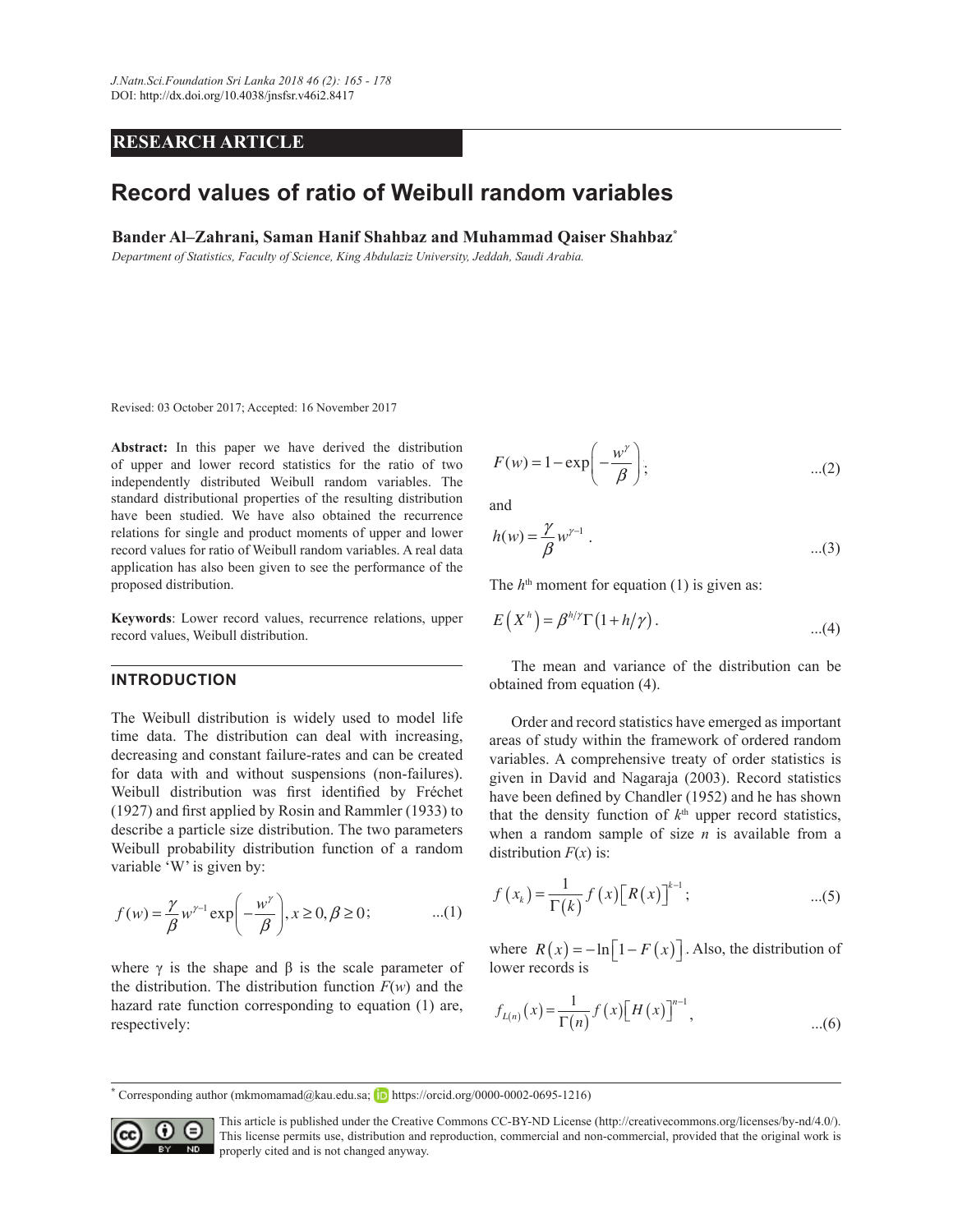**166** Bander Al–Zahrani et al. **Bander Al-Zahrani** 

where  $H(x) = -\ln[F(x)].$ 

others. Specifically, the distribution of the  $k<sup>th</sup>$  record for equation (1) is: Ahsanullah (2004) has discussed record statistics for several distributions including exponential, Weibull and equation (1) is:

$$
f(w_k) = \frac{\gamma}{\beta^k \Gamma(k)} w^{k\gamma - 1} \exp\left(-\frac{w^{\gamma}}{\beta}\right).
$$
...(7) 
$$
f_X(x) = \int_0^{\infty} w_2 f_{W_1}(x w_2) f_{W_2}
$$

The  $h<sup>th</sup>$  moment of the  $k<sup>th</sup>$  record statistics of Weibull distribution is:

$$
E\left(W_k^h\right) = \frac{\beta^{h/\gamma}}{\Gamma(k)} \Gamma\left(k + \frac{h}{\gamma}\right).
$$
\n
$$
f\left(x\right) = \frac{\gamma p_1 p_2 x^{\gamma}}{\left(\beta_1 + \beta_2 x^{\gamma}\right)^2}; \ x > 0.
$$
\n
$$
\dots (8)
$$

 In this paper the distribution of record statistics for ratio of Weibull random variables have been derived. Many authors have studied the order and record statistics in the context of specialised distributions. Shahbaz and Shahbaz (2012) have studied order statistics for Gumble distribution. Some other notable references are Shahbaz *et al*. (2009), and Shahbaz and Shahbaz (2009; 2010). The distribution of ratio of two Weibull random variables as discussed by Nadarajah (2010) has been given in the following section.

## **METHODOLOGY**

The basic methodology contains distribution of ratio of two random variables as discussed by Nadarajah (2010), which plays a very important role in modelling various phenomenon, for example stress and strength study of components. In addition the methodology contains components. In addition the methodology contains  $= \left(\frac{n}{\gamma}\right)\left(\frac{\beta_1}{\beta_2}\right) \Gamma\left(\frac{n}{\gamma}\right)\Gamma\left(1-\frac{n}{\gamma}\right)$ .<br>distributions of upper and lower records for ratio of Weibull random variables, which is given in following sections. Ali *et al.* (2007) have studied the distribution of ratio of two inverted Gamma variates and discussed some of its properties. Mekic *et al.* (2012) have studied the distribution of ratio of several random variables including Rayleigh distribution. The distribution of ratio of Weibull random variables has also been discussed by Mekic *et al.* (2012) and is given as below:

scale parameters  $\beta_1$  and  $\beta_2$ . The probability density and distribution functions of  $\tilde{W}_1$  and  $\tilde{W}_2$  are, respectively: Let  $W_1$  and  $W_2$  be independently distributed Weibull random variables with common shape parameter  $\gamma$  and

$$
f(w_1) = \frac{\gamma}{\beta_1} w_1^{\gamma - 1} \exp\left(-\frac{w_1^{\gamma}}{\beta_1}\right); F(w_1) = 1 - \exp\left(-\frac{w_1^{\gamma}}{\beta_1}\right) \text{an}
$$

 $\frac{1}{\sqrt{2}}$   $\frac{1}{\sqrt{2}}$   $\frac{1}{\sqrt{2}}$   $\frac{1}{\sqrt{2}}$   $\frac{1}{\sqrt{2}}$   $\frac{1}{\sqrt{2}}$   $\frac{1}{\sqrt{2}}$   $\frac{1}{\sqrt{2}}$   $\frac{1}{\sqrt{2}}$   $\frac{1}{\sqrt{2}}$   $\frac{1}{\sqrt{2}}$   $\frac{1}{\sqrt{2}}$   $\frac{1}{\sqrt{2}}$   $\frac{1}{\sqrt{2}}$   $\frac{1}{\sqrt{2}}$   $\frac{1}{\sqrt{2}}$   $\frac{1}{\sqrt{2}}$ 

$$
f(w_2) = \frac{\gamma}{\beta_2} w_2^{\gamma - 1} \exp\left(-\frac{w_2^{\gamma}}{\beta_2}\right); F(w_2) = \exp\left(-\frac{w_2^{\gamma}}{\beta_2}\right)
$$

Let  $X = W_1/W_2$  be the ratio of two Weibull random variables, then the density function of  $X$  can be obtained by using: by using: ¦<br>∞ ³ tl

$$
f_X(x) = \int_0^\infty w_2 f_{W_1}(xw_2) f_{W_2}(w_2) dw_2; \qquad \dots (9)
$$

and is given as

$$
f(x) = \frac{\gamma \beta_1 \beta_2 x^{\gamma - 1}}{\left(\beta_1 + \beta_2 x^{\gamma}\right)^2}; x > 0.
$$
...(10)

The distribution function of the ratio can be obtained by using:  $\ddot{\bullet}$ 

$$
F_X(x) = \int_0^{\infty} F_{W_1}(xw_2) f_{W_2}(w_2) dw_2.
$$
...(11)

*F x F xw f w dw* ³ 2 2 2 *Figures*  $x \in \mathbb{R}^n$  *as*  $\mathbb{R}^n$  *we define*  $\mathbb{R}^n$  *with*  $\mathbb{R}^n$  *with*  $\mathbb{R}^n$  *in*  $\mathbb{R}^n$  *with*  $\mathbb{R}^n$  *in*  $\mathbb{R}^n$  *with*  $\mathbb{R}^n$  *in*  $\mathbb{R}^n$  *with*  $\mathbb{R}^n$  *in*  $\mathbb{R}^n$  *in*  $\mathbb{R}^n$  *in*  $\mathbb{R}^n$ and is given as

$$
F_x(x) = \frac{\beta_2 x^{\gamma}}{\beta_1 + \beta_2 x^{\gamma}}, \ x > 0.
$$
...(12)

The *h*<sup>th</sup> moment of ratio of Weibull variates is obtained as:

$$
E(X^{h}) = \int_0^{\infty} x^{h} f(x) dx = \int_0^{\infty} \frac{\gamma \beta_1 \beta_2 x^{h+\gamma-1}}{(\beta_1 + \beta_2 x^{\gamma})^2} dx
$$

$$
= \left(\frac{h}{\gamma}\right) \left(\frac{\beta_1}{\beta_2}\right)^{h/\gamma} \Gamma\left(\frac{h}{\gamma}\right) \Gamma\left(1 - \frac{h}{\gamma}\right).
$$
...(13)

variates can be obtained from equation (13). The values The mean and variance of the ratio of Weibull of mean, variance, skewness and kurtosis for distribution in equation (10) are given in Table I in Appendix. From the table we can see that the parameters  $\beta_1$  and  $\beta_2$ control the location and variability of the distribution, as for fixed  $\gamma$  change in these coefficients has no effect on skewness and kurtosis of the distribution. Further, we can see that as  $\gamma$  increases the mean, variance, skewness and kurtosis start decreasing. Also for fixed  $\gamma$ , increase in  $\beta_1$  and  $\beta_2$  bring increase in mean and variance of the distribution.

 The distribution of upper record for Weibull variates has been derived in the following section.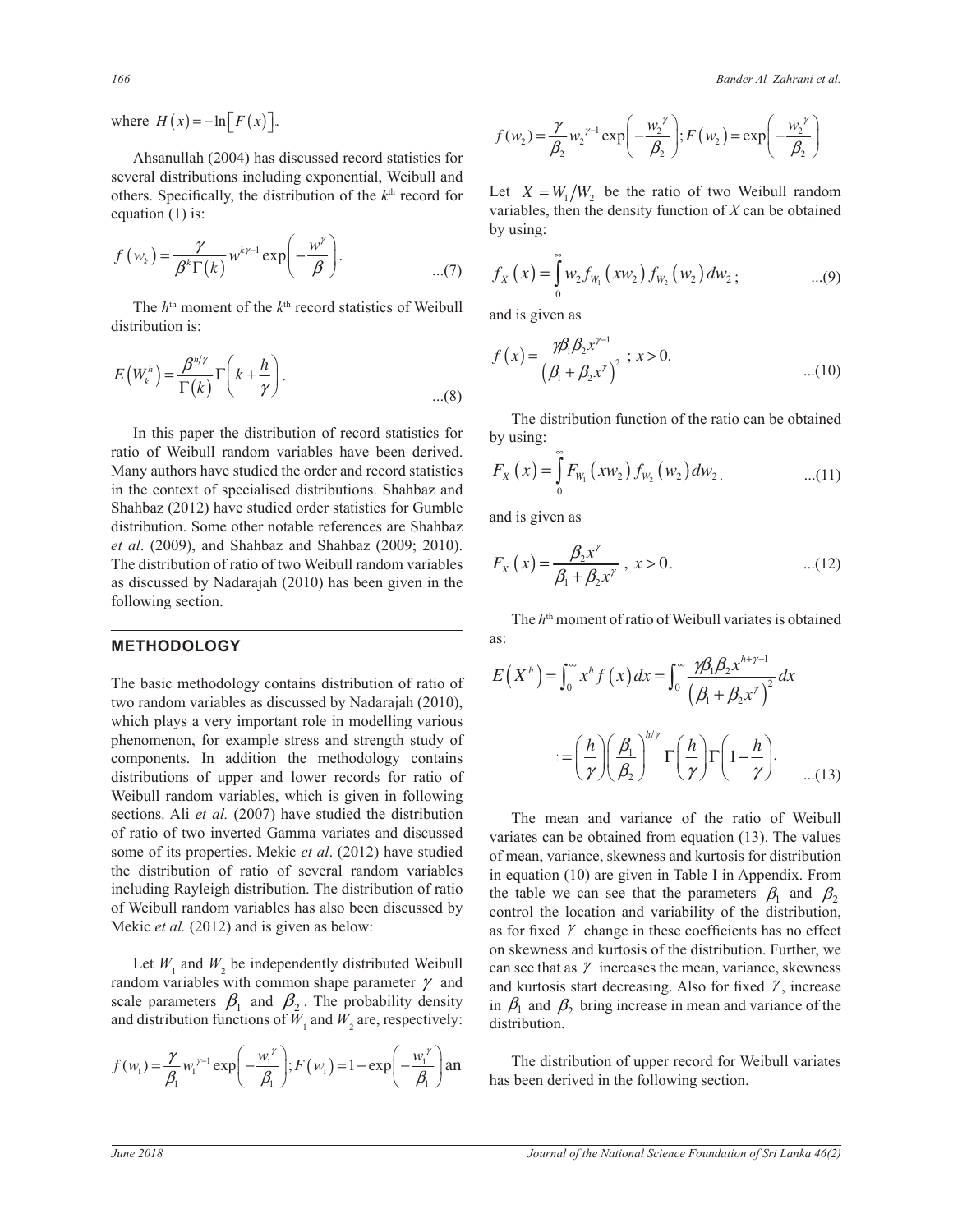## **RESULTS AND DISCUSSION**

Shakil and Ahsanullah (2011) have studied the distributional properties of the upper records of ratio of Rayleigh variates. In this section we derive the distribution of upper as well as of lower records of ratio of Weibull variates. The density function of  $n<sup>th</sup>$  upper record is given in equation (5) and that of lower record is given in equation (6).

Now using the density and distribution function of ratio of Weibull random variables in equation (5), the density of upper records is:

$$
f_{U(n)}(x) = \frac{\gamma \beta_1 \beta_2 x^{\gamma - 1}}{\Gamma(n) (\beta_1 + \beta_2 x^{\gamma})^2} \left[ \ln \left( \frac{\beta_1 + \beta_2 x^{\gamma}}{\beta_1} \right) \right]^{n-1}, \qquad E\left[ X_0^{k} \right]
$$
  
n = 1, 2, 3, .... (14)

ily written as F(n)  $\beta_2$  of Weibull variates is readily written as<br>of Weibull variates is readily written as

$$
F_{U(n)}(x) = 1 - \frac{1}{\Gamma(n)} \Gamma\left(n, \log\left(\frac{\beta_2 x^{\gamma}}{\beta_1} + 1\right)\right).
$$
 Now using the following series of  
real  $\alpha$ :  

$$
\dots(15) \qquad \qquad \dots(15) \qquad (1+z)^{\alpha} = \sum_{k=1}^{\infty} \frac{\Gamma(\alpha+1)}{k! \Gamma(\alpha+1-k)} z^{k}.
$$

ratio of Weibull random variables in equation (6), the density function of w<sup>th</sup> lower record is ϱ Again, using the density and distribution function of density function of  $n^{\text{th}}$  lower record is

$$
f_{L(n)}(x) = \frac{\gamma \beta_1 \beta_2 x^{\gamma - 1}}{\Gamma(n) (\beta_1 + \beta_2 x^{\gamma})^2} \left[ \ln \left( \frac{\beta_1}{\beta_2 x^{\gamma}} + 1 \right) \right]^{n-1}, \qquad 1 - e^{-\gamma}
$$
  
\n $n = 1, 2, 3, ....$  and then

We now study some distributional properties of<br>upper and lower records of ratio of Weibull variates in  $E(X_{\mu(\cdot)}^k) = \frac{1}{\sigma(\mu(\cdot))}$ upper and lower records of ratio of Weibull variates in the following section. The distribution function of lower records is immediately written as

$$
F_{L(n)}(x) = \frac{1}{\Gamma(n)} \Gamma\left(n, \log\left(\frac{\beta_1}{\beta_2 x^{\gamma}} + 1\right)\right)
$$
\n...(17)

We now give distributional properties of upper and the lower records in the following.

#### Distributional properties of records of ratio of **Weibull variates**

In this section, the moments, survival and hazard In this section, the moments, survival and hazard<br>functions and entropy of the record values of ratio of  $\frac{\Gamma(k)}{\Gamma(k)}$ Weibull random variables are obtained

#### *Moments*

The  $k^{\text{th}}$  moment of the  $n^{\text{th}}$  record value  $X(n)$  is given as:

$$
E\left[X_{U(n)}^k\right] = \int_{-\infty}^{\infty} x^k f\left(x_n\right) dx
$$

Using equation  $(14)$  in the above equation, we have:

$$
E\left[X_{U(n)}^{k}\right] = \int_{0}^{\infty} x^{k} \frac{\gamma \beta_{1} \beta_{2} x^{\gamma-1}}{\Gamma(n) (\beta_{1} + \beta_{2} x^{\gamma})^{2}} \left[\ln\left(\frac{\beta_{1} + \beta_{2} x^{\gamma}}{\beta_{1}}\right)\right]^{n-1} dx.
$$

Making the transformation  $t = \ln \left| \frac{p_1 + p_2}{q_1} \right|$ 1  $t = \ln \left( \frac{\beta_1 + \beta_2 x^{\gamma}}{2} \right)$  $\beta_{\scriptscriptstyle 1}$  $\left(\begin{array}{c} \beta_1+\beta_2x^{\gamma} \end{array}\right)$  $=$  ln  $\left(\frac{\mu_1 + \mu_2 x}{\beta_1}\right)$  in the Making the transformation  $t = \ln\left(\frac{\beta_1}{\beta_2}\right)$ <br>above equation we have:

$$
f_{U(n)}(x) = \frac{n! \sum_{i=1}^{N} p_i}{\Gamma(n) (\beta_1 + \beta_2 x^{\gamma})^2} \left[ \ln \left( \frac{n! \sum_{i=1}^{N} p_i}{\beta_1} \right) \right]
$$
\n
$$
E\left[ X_{U(n)}^k \right] = \frac{1}{\Gamma(n)} \left( \frac{\beta_1}{\beta_2} \right)^{k/\gamma} \int_0^{\infty} (e^t - 1)^{k/\gamma} e^{-t} t^{n-1} dt
$$
\n
$$
n = 1, 2, 3, .... \qquad ...(14)
$$
\nThe distribution function of  $n^{\text{th}}$  upper record for ratio\n
$$
= \frac{1}{\Gamma(n)} \left( \frac{\beta_1}{\beta_2} \right)^{k/\gamma} \int_0^{\infty} (1 - e^{-t})^{k/\gamma} e^{-t(1 - k/\gamma)} t^{n-1} dt.
$$
\nof Weibull variates is readily written as\n
$$
1 \left( \frac{1}{\Gamma(n)} \left( \frac{\beta_1}{\beta_2} \right)^{k/\gamma} e^{-t(1 - k/\gamma)} t^{n-1} dt + \frac{1}{\Gamma(n)} \left( \frac{\beta_1}{\beta_2} \right)^{k/\gamma} e^{-t(1 - k/\gamma)} t^{n-1} dt + \frac{1}{\Gamma(n)} \left( \frac{\beta_1}{\beta_2} \right)^{k/\gamma} e^{-t(1 - k/\gamma)} t^{n-1} dt.
$$

 $\overline{\phantom{a}}$  *h*  $\overline{\phantom{a}}$  following series expand real  $\alpha$  :  $\Gamma(\alpha+1)$ Now using the following series expansion for positive<br> $\alpha :$ <br> $\sum_{\alpha=1}^{\infty} C(\alpha + 1)$ 

$$
\begin{array}{ll}\n\ldots(15) & (1+z)^{\alpha} = \sum_{h=0}^{\infty} \frac{\Gamma(\alpha+1)}{h! \Gamma(\alpha+1-h)} z^h; \\
\text{in (6), the} & \text{we have}\n\end{array}
$$

we have

$$
1 - e^{-t k/\gamma} = \sum_{h=0}^{\infty} -1 \frac{1}{h! \Gamma(k/\gamma + 1 - h)} e^{-th}
$$

% of the  $n^{\text{th}}$  record of the ratio of  $h=0$   $h:1 \quad \kappa / \gamma + 1 - n$ <br>and hence the  $k^{\text{th}}$  moment of the  $n^{\text{th}}$  record of the ratio of<br>Weibull variates is: Weibull variates is:

$$
E\left(X_{U(n)}^k\right) = \frac{1}{\Gamma(n)} \left(\frac{\beta_1}{\beta_2}\right)^{k/\gamma} \sum_{h=0}^{\infty} (-1)^h \frac{\Gamma(k/\gamma+1)}{h!\Gamma(k/\gamma+1-h)}
$$

$$
\int_0^{\infty} e^{-t(1-k/\gamma+h)} t^{n-1} dt
$$

Now making the transformation  $t(1-k/\gamma + h) = u$ ,<br>the *k*<sup>th</sup> moment of the *n*<sup>th</sup> record value for ratio of Weibull serties of upper and  $\frac{\text{Im } \kappa \text{ moment of the } n}{\text{random variables is:}}$ (ables is:  $\left(\frac{1}{2}a\right)^{k/2}$ Now making the transformation  $t(1 - k/\gamma + h) = u$ ,

$$
E\left(X_{U(n)}^{k}\right) = \left(\frac{\beta_{1}}{\beta_{2}}\right)^{k/\gamma} \sum_{h=0}^{\infty} (-1)^{h}
$$

$$
\frac{\Gamma(k/\gamma+1)}{h!\Gamma(k/\gamma+1-h)} \left(\frac{\gamma}{\gamma+h\gamma-k}\right)^{n}.
$$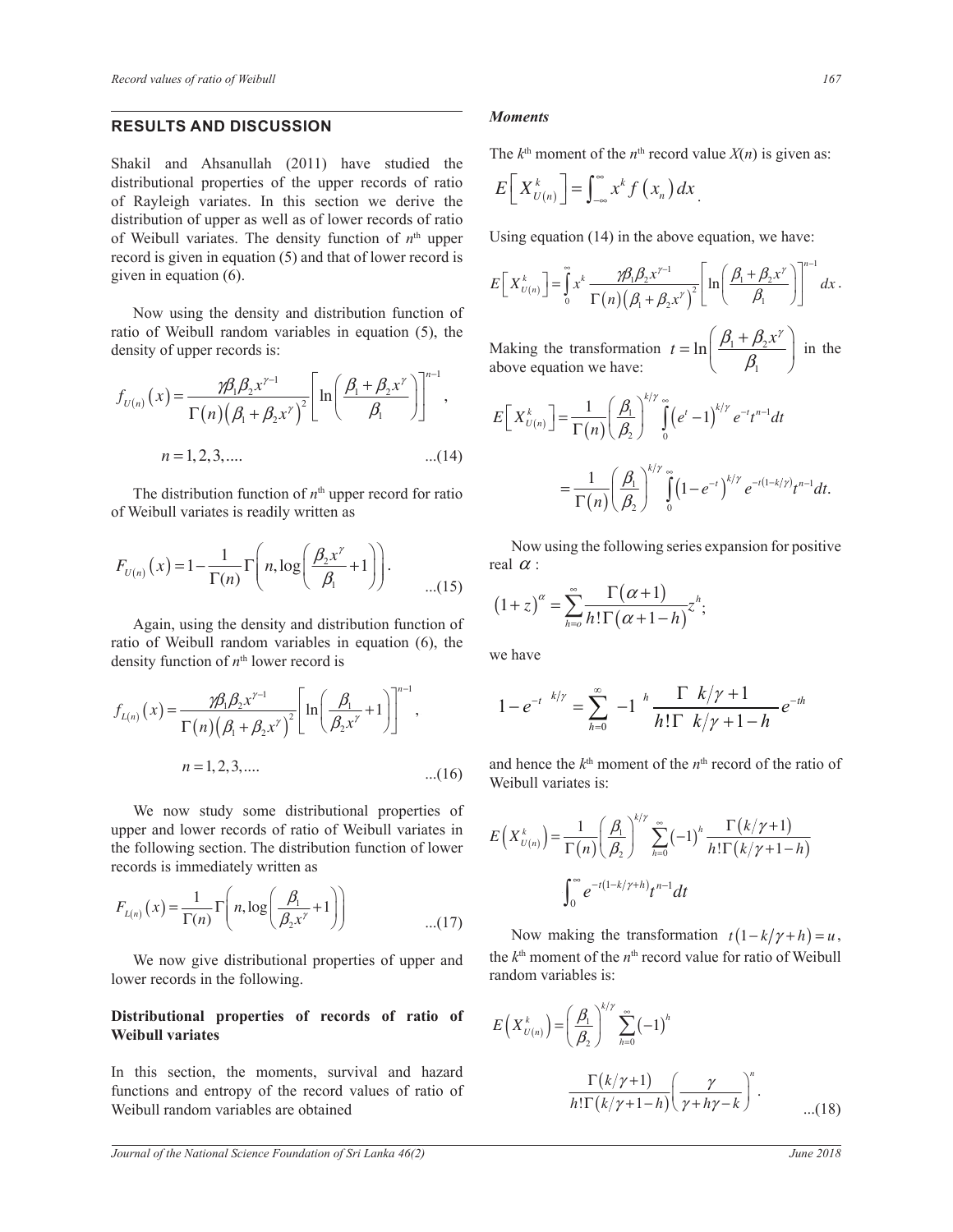The mean and variance of the  $n<sup>th</sup>$  upper record for ratio of two Weibull random variables can be obtained from equation (18). Table II contains values of mean, variance, skewness and kurtosis for distribution of record values of ratio of Weibull random variables. From Table II we can see that for fixed  $\gamma$  the mean and variance increase with increase in the value of  $n$ . The skewness and kurtosis first show a decrease and then increase with the increase in  $n$ . For fixed *n* the mean, variance, skewness and kurtosis decrease with increase in the value of  $\gamma$ . We can also see that for all values of  $n$  and  $\gamma$ , the distribution of upper records of ratio of Weibull variates is positively skewed.

Again, the  $k<sup>th</sup>$  moment of lower record values for ratio of Weibull random variables is given as

$$
E(X_{L(n)}^k) = \int_0^\infty x^k f_{L(n)}(x) dx =
$$
  

$$
\int_0^\infty x^k \frac{\gamma \beta_1 \beta_2 x^{\gamma - 1}}{\Gamma(n) (\beta_1 + \beta_2 x^\gamma)^2} \left[ \ln \left( \frac{\beta_1}{\beta_2 x^\gamma} + 1 \right) \right]^{n-1} dx
$$
 The surviving function for  
from equations (16) and (17) as

Making the transformation  $\ln (\beta_1/\beta_2 x^{\gamma} + 1) = t$  we have have

have  
\n
$$
E(X_{L(n)}^k) = \frac{1}{\Gamma(n)} \left(\frac{\beta_1}{\beta_2}\right)^{k/\gamma} \int_0^{\infty} \left(1 - e^{-t}\right)^{-k/\gamma} e^{-t(1+k/\gamma)} t^{n-1} dx.
$$
\ndiff

Now using the expansion

$$
(1-x)^{-c} = \sum_{h=0}^{\infty} \frac{\Gamma(c+h)}{\Gamma(h)} x^h \, ; \, x < 1 \, ,
$$

we have

$$
E(X_{L(n)}^k) = \frac{1}{\Gamma(n)} \left(\frac{\beta_1}{\beta_2}\right)^{k/\gamma} \sum_{h=0}^{\infty} \frac{\Gamma(k/\gamma + h)}{\Gamma(k/\gamma)} \int_0^{\infty} e^{-t(1+k/\gamma + h)} t^{n-1} dx
$$
  
or

or

$$
E(X_{L(n)}^{k}) = \left(\frac{\beta_{1}}{\beta_{2}}\right)^{k/\gamma} \sum_{h=0}^{\infty} \frac{\Gamma(k/\gamma + h)}{\Gamma(k/\gamma)} \left(\frac{\gamma}{\gamma h + \gamma + k}\right)^{n}
$$
  
The graph of hazard rate function of upper records  
for various values of parameters are given in Figure II in  
Appendix.

We have computed the mean, variance, skewness and kurtosis of the distribution of lower records and are given in Table III for  $\beta_1 = \beta_2 = 1$ .

> γ the value of *n*. The skewness shows an increasing trend From Table III we can see that for fixed  $\gamma$ , the mean and variance have a decreasing trend with increase in with increase in  $n$ . Also, the kurtosis of lower records

first shows a decreasing trend with increase in  $n$  and then shows an increasing trend with increase in  $n$ . Further, we can see that for fixed *n*, the mean of lower records shows increasing trend with increase in  $\gamma$ . The variance, skewness and kurtosis show a decreasing trend with increase in  $\gamma$ . The kurtosis shows an increasing trend only at  $n = 2$ . Further, we can see that the distribution of lower records is negatively skewed for all values of the parameters.

#### *Survival and hazard functions*

The survival and hazard functions of  $n<sup>th</sup>$  record value  $X(n)$ with the pdf  $(14)$  and cdf  $(15)$  are respectively, given by

$$
S_{U(n)}(x) = 1 - F_{U(n)}(x) = \frac{1}{\Gamma(n)} \Gamma(n, \log(\beta_2 x^{\gamma}/\beta_1 + 1))
$$
...(20)

The survivorship function for lower record is written

$$
S_{L(n)}(x) = 1 - F_{L(n)}(x) = 1 - \frac{1}{\Gamma(n)} \Gamma(n, \log(\beta_1/\beta_2 x^{\gamma} + 1)).
$$
...(21)

Graph of survival function of upper records for different choices of parameters  $\beta_1, \beta_2, \gamma$  and *n* are given in Figure I in Appendix.

The hazard rate function is given as  $\mathbf{r}$  (and  $\mathbf{r}$  ) is given as

$$
h_{U(n)}(x) = \frac{f_{U(n)}(x)}{1 - F_{U(n)}(x)} = \frac{\beta_1 \beta_2 \gamma x^{\gamma_1} \log^{n_1}(\beta_2 x^{\gamma}/\beta_1 + 1)}{(\beta_1 + \beta_2 x^{\gamma})^2 \Gamma(n, \log(\beta_2 x^{\gamma}/\beta_1 + 1))}.
$$

The hazard rate function for lower records is

$$
h_{L(n)}(x) = \frac{f_{L(n)}(x)}{1 - F_{L(n)}(x)} = \frac{\beta_1 \beta_2 \gamma x^{\gamma_1} \log^{n_1}(\beta_1/\beta_2 x^{\gamma} + 1)}{(\beta_1 + \beta_2 x^{\gamma})^2 \Gamma(n, \log(\beta_1/\beta_2 x^{\gamma} + 1))}.
$$

for various values of parameters are given in Figure II in Appendix.

#### *Entropy*

The entropy of ratio of Weibull random variables is given as:

$$
E\left[-\ln\left\{f\left(x\right)\right\}\right] = \int_{0}^{\infty} -\ln\left[\frac{\gamma\beta_{1}\beta_{2} x^{\gamma-1}}{\left(\beta_{1}+\beta_{2} x^{\gamma}\right)^{2}}\right] \frac{\gamma\beta_{1}\beta_{2} x^{\gamma-1}}{\left(\beta_{1}+\beta_{2} x^{\gamma}\right)^{2}} dx
$$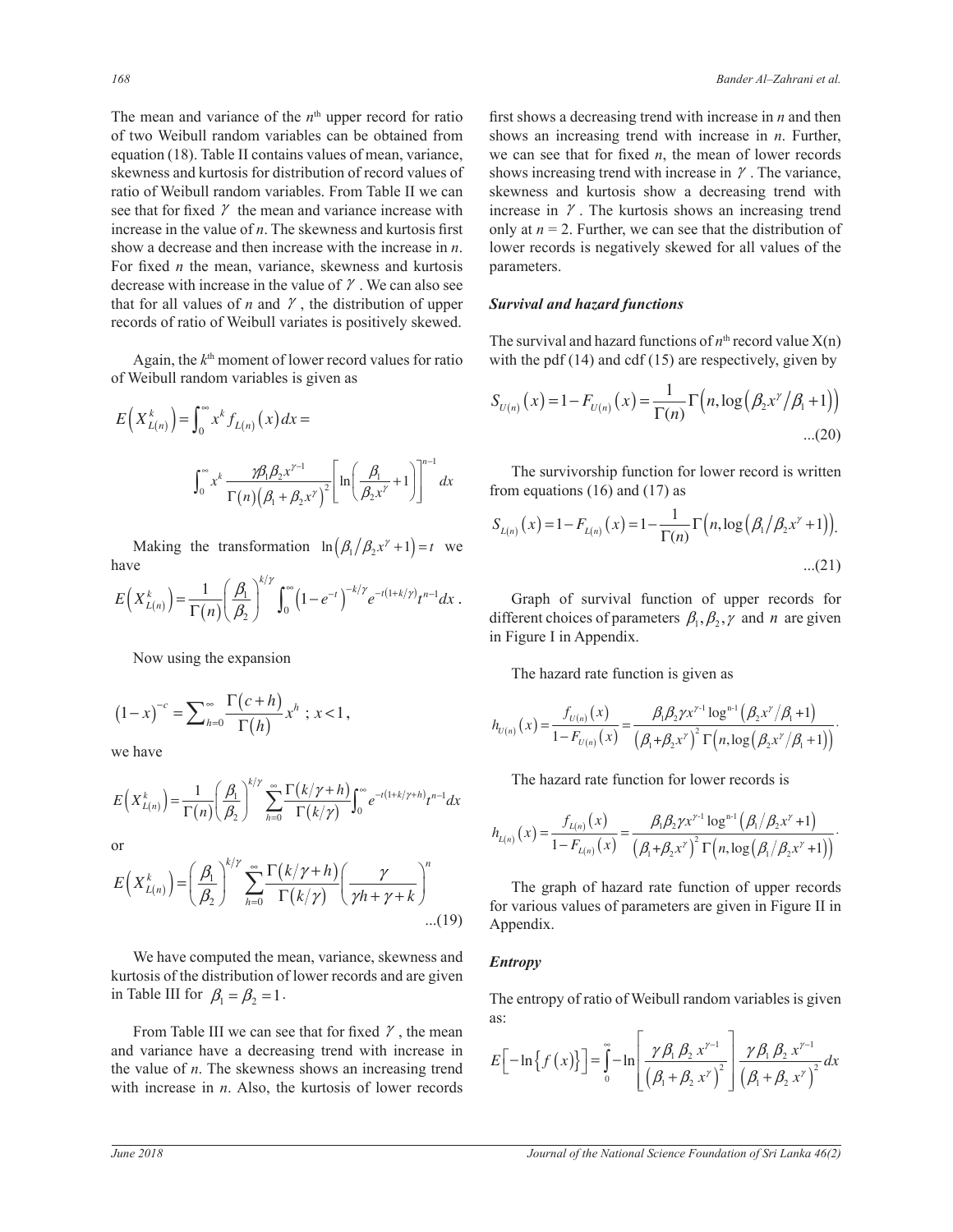which on simplification becomes:<br> $\begin{bmatrix} 5 & 0 & 0 \end{bmatrix}$ 

$$
E\Big[-\ln\big\{f\left(x\right)\big\}\Big]=2-\frac{1}{\gamma}\ln\Big(\frac{\beta_2}{\beta_1}\Big)-\ln\big(\gamma\big)\qquad\qquad\qquad...(22)
$$

### **Estimation using records**

In this section we have given estimation and application of the distribution of ratio of Weibull random variables. of the distribution of ratio of Weibull random variables.<br>The estimation and application are given based upon the records.

#### *Estimation using upper records*

The density and distribution function of the ratio of The density and distribution function of the ratio of  $\frac{\partial \ln L}{\partial x}$ and  $(12)$  as

$$
f(x) = \frac{\mathcal{B}_{1}\beta_{2}x^{\gamma-1}}{\left(\beta_{1} + \beta_{2}x^{\gamma}\right)^{2}}.
$$
...(10)  

$$
\frac{\partial \ln LF(x)}{\partial x} = \frac{n}{\gamma} - \frac{\beta_{2}x_{n}^{\gamma}}{\beta + \beta_{1}}
$$

and

$$
F_x(x) = \frac{\beta_2 x^{\gamma}}{\beta_1 + \beta_2 x^{\gamma}}
$$
...(12) The maximum likelihood estimates can be obtained  
by simultaneously solving the equations

is given by Shahbaz *et al.* (2016) as We now give estimation of parameters of the distribution of records. The joint distribution of records

$$
f_{1,2,...,n}(x_1, x_2,...,x_n) = \left[\prod_{i=1}^{n-1} r(x_i)\right] f(x_n),
$$
 The entries of Fisher information below ...(23)

where  $r(x_i) = f(x_i) / (1 - F(x_i))$ . Now using equations  $\overrightarrow{\partial \beta_i^2}$  $(10)$  and  $(12)$  we have

(16) and (12) we have  

$$
r(x_i) = \frac{\gamma \beta_2 x^{\gamma - 1}}{\beta_1 + \beta_2 x^{\gamma}}.
$$

 $\mathcal{L}(\mathcal{L})$  The joint distribution of records for ratio of Weibull random variables is therefore

$$
L(\mathbf{x} | \beta_1, \beta_2, \gamma) = f_{1,2,...,n} (x_1, x_2,...,x_n)
$$
\n
$$
= \left( \prod_{i=1}^{n-1} \frac{\gamma \beta_2 x_i^{\gamma-1}}{\beta_1 + \beta_2 x_i^{\gamma}} \right) \times \frac{\gamma \beta_1 \beta_2 x_n^{\gamma-1}}{\left(\beta_1 + \beta_2 x_n^{\gamma}\right)^2}
$$
\n
$$
= \frac{\gamma^n \beta_1 \beta_2^n \prod_{i=1}^n x_i^{\gamma-1}}{\prod_{i=1}^{n-1} (\beta_1 + \beta_2 x_i^{\gamma})} \times \frac{1}{\left(\beta_1 + \beta_2 x_n^{\gamma}\right)^2}
$$
\n
$$
= \frac{\partial^2 \ln L F(\mathbf{x})}{\partial \beta_1 \partial \beta_2} = \frac{2x_n^{\gamma}}{\left(\beta_1 + \beta_2 x_n^{\gamma}\right)^2} - \sum_{i=1}^{n-1} \frac{\beta_2 x_i^{\gamma} (\ln x_i)^2}{\left(\beta_1 + \beta_2 x_n^{\gamma}\right)^2}
$$

The log of likelihood function is

$$
E\left[-\ln\{f(x)\}\right] = 2 - \frac{1}{\gamma} \ln\left(\frac{\beta_2}{\beta_1}\right) - \ln(\gamma)
$$
\n
$$
\ln L(\mathbf{x} | \beta_1, \beta_2, \gamma) = n \ln \gamma + \ln \beta_1 + n \ln \beta_2 + (\gamma - 1)
$$
\n
$$
\therefore (22)
$$
\nThe plot of entropy can be made from equation (22).\n
$$
\sum_{i=1}^{n} \ln x_i - \sum_{i=1}^{n-1} \ln(\beta_1 + \beta_2 x_i^{\gamma}) - 2 \ln(\beta_1 + \beta_2 x_n^{\gamma})
$$
\n
$$
\therefore (24)
$$

The derivatives of likelihood function with respect to<br>the perspectors are the parameters are

$$
\frac{\partial \ln LF(\mathbf{x})}{\partial \beta_1} = \frac{1}{\beta_1} - \frac{2}{\beta_1 + \beta_2 x_n^{\gamma}} - \sum_{i=1}^{n-1} \frac{1}{\beta_1 + \beta_2 x_i^{\gamma}}
$$
...(26)

$$
\frac{\partial \ln LF(\mathbf{x})}{\partial \beta_2} = \frac{n}{\beta_2} - \frac{2x_n^{\gamma}}{\beta_1 + \beta_2 x_n^{\gamma}} - \sum_{i=1}^{n-1} \frac{x_i^{\gamma}}{\beta_1 + \beta_2 x_i^{\gamma}}
$$
...(27)

$$
\frac{\partial \ln LF(\mathbf{x})}{\partial \gamma} = \frac{n}{\gamma} - \frac{\beta_2 x_n^{\gamma} \ln x_n}{\beta_1 + \beta_2 x_n^{\gamma}} + \sum_{i=1}^n \ln x_i - \sum_{i=1}^n \frac{\beta_2 x_i^{\gamma} \ln x_i}{\beta_1 + \beta_2 x_i^{\gamma}} \quad ...(28)
$$

by simultaneously solving the equations

$$
\frac{\partial \ln LF(\mathbf{x})}{\partial \beta_1} = 0; \frac{\partial \ln LF(\mathbf{x})}{\partial \beta_2} = 0 \text{ and } \frac{\partial \ln LF(\mathbf{x})}{\partial \gamma} = 0.
$$

The entries of Fisher information matrix are given below

$$
\frac{\partial^2 \ln LF(\mathbf{x})}{\partial \beta_1^2} = -\frac{1}{\beta_1^2} + \frac{2}{(\beta_1 + \beta_2 x_n^{\gamma})^2} + \sum_{i=1}^{n-1} \frac{1}{(\beta_1 + \beta_2 x_i^{\gamma})^2}
$$
\n
$$
\frac{\partial^2 \ln LF(\mathbf{x})}{\partial \beta_2^2} = -\frac{n}{\beta_2^2} + \frac{2x_n^{2\gamma}}{(\beta_1 + \beta_2 x_n^{\gamma})^2} + \sum_{i=1}^{n-1} \frac{x_i^{2\gamma}}{(\beta_1 + \beta_2 x_i^{\gamma})^2}
$$
\nords for ratio of Weibull

\n
$$
\frac{\partial^2 \ln LF(\mathbf{x})}{\partial \gamma^2} = -\frac{n}{\gamma^2} - \frac{2\beta_1 \beta_2 x_n^{\gamma} (\ln x_n)^2}{(\beta_1 + \beta_2 x_n^{\gamma})^2} + \sum_{i=1}^{n-1} \frac{\beta_2^2 x_i^{2\gamma} (\ln x_i)^2}{(\beta_1 + \beta_2 x_i^{\gamma})^2}
$$
\n
$$
\frac{1}{(\beta_1 + \beta_2 x_n^{\gamma})^2} \times \frac{\frac{\gamma \beta_1 \beta_2 x_n^{\gamma - 1}}{(\beta_1 + \beta_2 x_n^{\gamma})^2}}{\frac{1}{(\beta_1 + \beta_2 x_n^{\gamma})^2}} - \sum_{i=1}^{n-1} \frac{\beta_2 x_i^{\gamma} (\ln x_i)^2}{\beta_1 + \beta_2 x_i^{\gamma}}
$$
\n
$$
\frac{1}{(\beta_1 + \beta_2 x_i^{\gamma})^2} \times \frac{1}{(\beta_1 + \beta_2 x_n^{\gamma})^2} - \frac{\frac{\partial^2 \ln LF(\mathbf{x})}{\partial \beta_1 \partial \beta_2}}{\frac{\partial \beta_1 \partial \beta_2}}{\frac{\partial \beta_1 \partial \beta_2}}{\frac{\gamma \beta_1 \beta_2 x_n^{\gamma}}{\frac{\gamma \beta_1 \beta_2 x_n^{\gamma}}{\frac{\gamma \beta_1 \beta_2 x_n^{\gamma}}{\frac{\gamma \beta_1 \beta_2 x_n^{\gamma}}{\frac{\gamma \beta_1 \beta_2 x_n^{\gamma}}{\frac{\gamma \beta_1 \beta_2 x_n^{\gamma}}{\frac{\gamma \beta_1 \beta_2 x_n^{\gamma}}{\frac
$$

*i i x x x x* ¦

 $\overline{\phantom{0}}$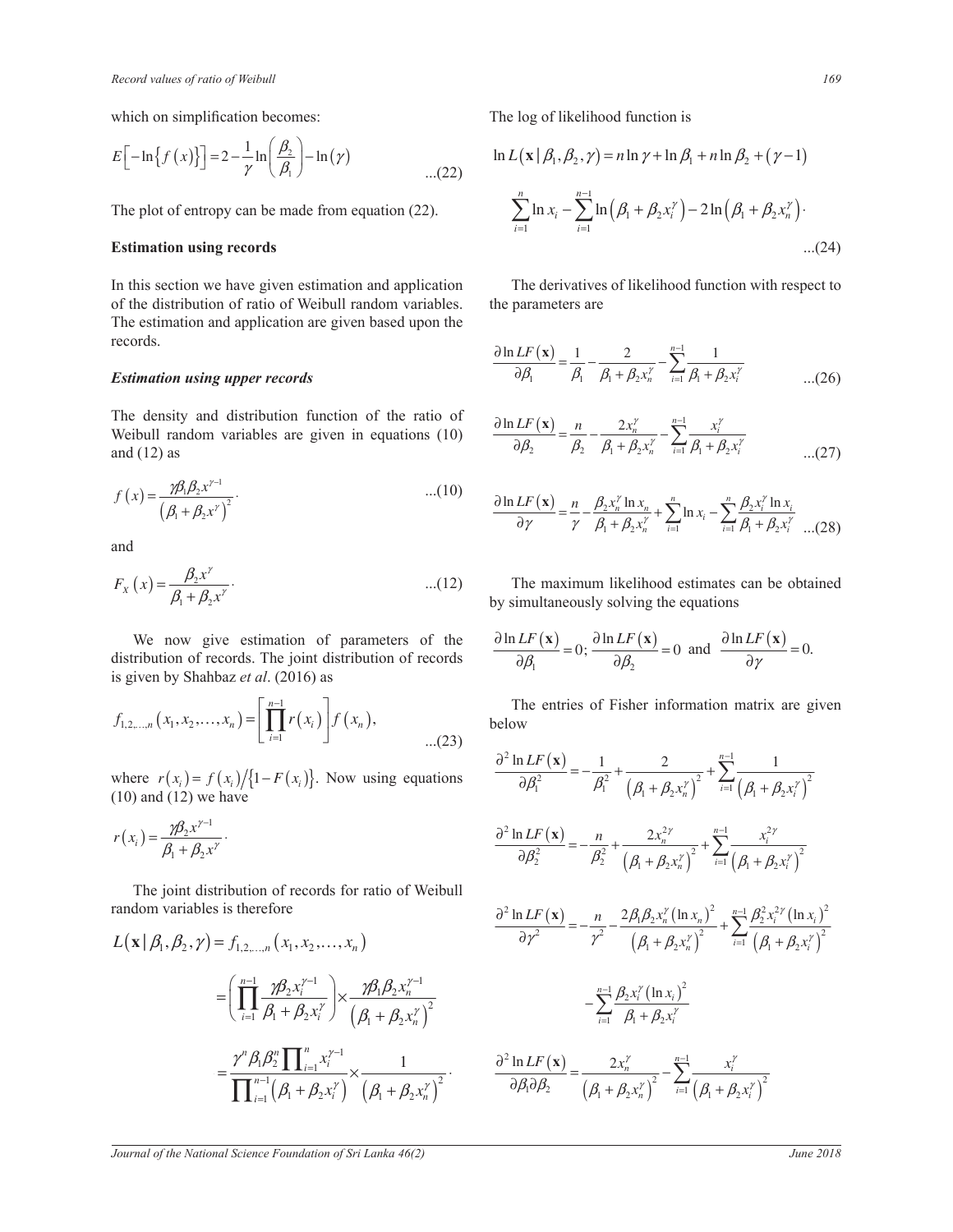*170 Bander Al–Zahrani et al.*

$$
\frac{\partial^2 \ln LF(\mathbf{x})}{\partial \beta_i \partial \gamma} = \frac{2\beta_2 x_n^{\gamma} \ln x_n}{(\beta_1 + \beta_2 x_n^{\gamma})^2} + \sum_{i=1}^{n-1} \frac{\beta_2 x_i^{\gamma} \ln x_i}{(\beta_1 + \beta_2 x_i^{\gamma})^2}
$$

$$
\frac{\partial^2 \ln LF(\mathbf{x})}{\partial \beta_2 \partial \gamma} = -\frac{2\beta_1 x_n^{\gamma} \ln x_n}{(\beta_1 + \beta_2 x_n^{\gamma})^2} + \sum_{i=1}^{n-1} \frac{\beta_2 x_i^{2\gamma} \ln x_i}{(\beta_1 + \beta_2 x_i^{\gamma})^2}
$$

$$
-\sum_{i=1}^{n-1} \frac{x_i^{\gamma} \ln x_i}{\beta_1 + \beta_2 x_i^{\gamma}}
$$

 The entries of Fisher information matrix can be computed for any given data.

## *Estimation using lower records*

distribution of lower records is given by Shahbaz et al.<br><sup>(2016</sup>)</sub>  $(6)$  as  $(6)$  as In this subsection, we have discussed the estimation of parameters based upon lower records. The joint (2016) as

$$
f_{1,2,...,n}(x_1,x_2,...,x_n) = \left[ \prod_{i=1}^{n-1} \frac{f(x_i)}{F(x_i)} \right] f(x_n).
$$
\n...(28) 
$$
\frac{\partial^2 \ln L F(\mathbf{x})}{\partial \beta_2^2} = -\frac{1}{\beta_2^2} + \frac{2x_n^{2\gamma}}{(\beta_1 + \beta_2 x_n^{\gamma})^2} + \cdots
$$

Now using the distribution of ratio of Weibull variates from equations  $(10)$  and  $(12)$ , in equation  $(28)$  we have nom equa

$$
L(\mathbf{x} | \beta_1, \beta_2, \gamma) = f_{1,2,...,n} (x_1, x_2,...,x_n)
$$
  
\n
$$
= \left( \prod_{i=1}^{n-1} \frac{\gamma \beta_1 x_i^{-1}}{\beta_1 + \beta_2 x_i^{\gamma}} \right) \times \frac{\gamma \beta_1 \beta_2 x_i^{\gamma-1}}{\left( \beta_1 + \beta_2 x_n^{\gamma} \right)^2}
$$
  
\n
$$
= \frac{\gamma^n \beta_1^n \beta_2 \prod_{i=1}^n x_i^{-1}}{\prod_{i=1}^{n-1} (\beta_1 + \beta_2 x_i^{\gamma})} \times \frac{1}{\left( \beta_1 + \beta_2 x_n^{\gamma} \right)^2}.
$$
  
\n
$$
\frac{\partial^2 \ln LF(\mathbf{x})}{\partial \beta_1 \partial \beta_2} = \frac{n}{\gamma^2}.
$$
  
\n
$$
= \frac{\gamma^n \beta_1^n \beta_2 \prod_{i=1}^n x_i^{-1}}{\gamma_i} \times \frac{1}{\left( \beta_1 + \beta_2 x_i^{\gamma} \right)^2}.
$$
  
\n
$$
\frac{\partial^2 \ln LF(\mathbf{x})}{\partial \beta_1 \partial \beta_2 \partial \beta_3} = \frac{2n}{\gamma^2}.
$$

The log of likelihood function is

$$
\ln L(\mathbf{x} | \beta_1, \beta_2, \gamma) = n \ln \gamma + n \ln \beta_1 + \ln \beta_2 - \sum_{i=1}^n \ln x_i
$$
\n
$$
- \sum_{i=1}^{n-1} \ln (\beta_1 + \beta_2 x_i^{\gamma}) - 2 \ln (\beta_1 + \beta_2 x_n^{\gamma})
$$
\n
$$
\frac{\partial^2 \ln LF(\mathbf{x})}{\partial \beta_1 \partial \gamma} = \frac{2 \beta_2 x_n^{\gamma}}{(\beta_1 + \beta_2 x_n^{\gamma})}
$$
\n
$$
\frac{\partial^2 \ln LF(\mathbf{x})}{\partial \beta_2 \partial \gamma} = -\frac{2 \beta_1 x_n^{\gamma}}{(\beta_1 + \beta_2 x_n^{\gamma})}
$$
\n
$$
\frac{\partial^2 \ln LF(\mathbf{x})}{\partial \beta_2 \partial \gamma} = -\frac{2 \beta_1 x_n^{\gamma}}{(\beta_1 + \beta_2 x_n^{\gamma})}
$$

with respect to the parameters are given below Now the derivatives of log of likelihood function  $\int_{-\infty}^{n-1} x_i^{\gamma} \ln x_i$ 

$$
\frac{\partial \ln LF(\mathbf{x})}{\partial \beta_1} = \frac{n}{\beta_1} - \frac{2}{\beta_1 + \beta_2 x_n^{\gamma}} - \sum_{i=1}^{n-1} \frac{1}{\beta_1 + \beta_2 x_i^{\gamma}}
$$
...(30)

*n i x x* ¦

$$
\frac{\partial \ln LF(\mathbf{x})}{\partial \beta_2} = \frac{1}{\beta_2} - \frac{2x_n^{\gamma}}{\beta_1 + \beta_2 x_n^{\gamma}} - \sum_{i=1}^{n-1} \frac{x_i^{\gamma}}{\beta_1 + \beta_2 x_i^{\gamma}} \qquad ...(31)
$$

$$
\frac{\partial \ln LF(\mathbf{x})}{\partial \gamma} = \frac{n}{\gamma} - \frac{2\beta_2 x_n^{\gamma} \ln x_n}{\beta_1 + \beta_2 x_n^{\gamma}} - \sum_{i=1}^{n-1} \frac{\beta_2 x_i^{\gamma} \ln x_i}{\beta_1 + \beta_2 x_i^{\gamma}}
$$
...(32)

neously solving the eq Fire maximum intermood estimates<br>simultaneously solving the equations The maximum likelihood estimates can be obtained by ¦ ¦ ¦

$$
\frac{\partial \ln LF(\mathbf{x})}{\partial \beta_1} = 0; \frac{\partial \ln LF(\mathbf{x})}{\partial \beta_2} = 0 \text{ and } \frac{\partial \ln LF(\mathbf{x})}{\partial \gamma} = 0.
$$

The entries of Fisher information matrix are given below

estimation  
\nThe joint  
\n
$$
\frac{\partial^2 \ln LF(\mathbf{x})}{\partial \beta_1^2} = -\frac{n}{\beta_1^2} + \frac{2}{(\beta_1 + \beta_2 x'_n)^2} + \sum_{i=1}^{n-1} \frac{1}{(\beta_1 + \beta_2 x'_i)^2}
$$
\n...(28)  
\n
$$
\frac{\partial^2 \ln LF(\mathbf{x})}{\partial \beta_2^2} = -\frac{1}{\beta_2^2} + \frac{2x_n^{2\gamma}}{(\beta_1 + \beta_2 x'_n)^2} + \sum_{i=1}^{n-1} \frac{x_i^{2\gamma}}{(\beta_1 + \beta_2 x'_i)^2}
$$
\nall variates  
\nwe have  
\n
$$
\frac{\partial^2 \ln LF(\mathbf{x})}{\partial \gamma^2} = -\frac{n}{\gamma^2} - \frac{2\beta_1 \beta_2 x''_n (\ln x_n)^2}{(\beta_1 + \beta_2 x'_n)^2} + \sum_{i=1}^{n-1} \frac{\beta_2^2 x_i^{2\gamma} (\ln x_i)^2}{(\beta_1 + \beta_2 x'_i)^2}
$$
\n
$$
-\sum_{i=1}^{n-1} \frac{\beta_2 x_i^{\gamma} (\ln x_i)^2}{\beta_1 + \beta_2 x'_i}
$$
\n
$$
\frac{\partial^2 \ln LF(\mathbf{x})}{\partial \beta_1 \partial \beta_2} = \frac{2x_n^{\gamma}}{(\beta_1 + \beta_2 x'_n)^2} + \sum_{i=1}^{n-1} \frac{x_i^{\gamma}}{(\beta_1 + \beta_2 x'_i)^2}
$$
\n
$$
\frac{\partial^2 \ln LF(\mathbf{x})}{\partial \beta_1 \partial \gamma} = \frac{2\beta_2 x''_n \ln x_n}{(\beta_1 + \beta_2 x'_n)^2} - \sum_{i=1}^{n-1} \frac{\beta_2 x_i^{\gamma} \ln x_i}{(\beta_1 + \beta_2 x'_i)^2}
$$
\n
$$
\frac{\partial^2 \ln LF(\mathbf{x})}{\partial \beta_2 \partial \gamma} = -\frac{2\beta_1 x''_n \ln x_n}{(\beta_1 + \beta_2 x'_n)^2} + \sum_{i=1}^{n-1} \frac{\beta_2 x_i^{2\gamma} \ln x_i}{(\beta_1 + \beta_2 x'_i)^2}
$$
\n(29)

tion 
$$
- \sum_{i=1}^{n-1} \frac{x_i^{\gamma} \ln x_i}{\beta_1 + \beta_2 x_i^{\gamma}}.
$$

The entries of Fisher information matrix can be computed for given data.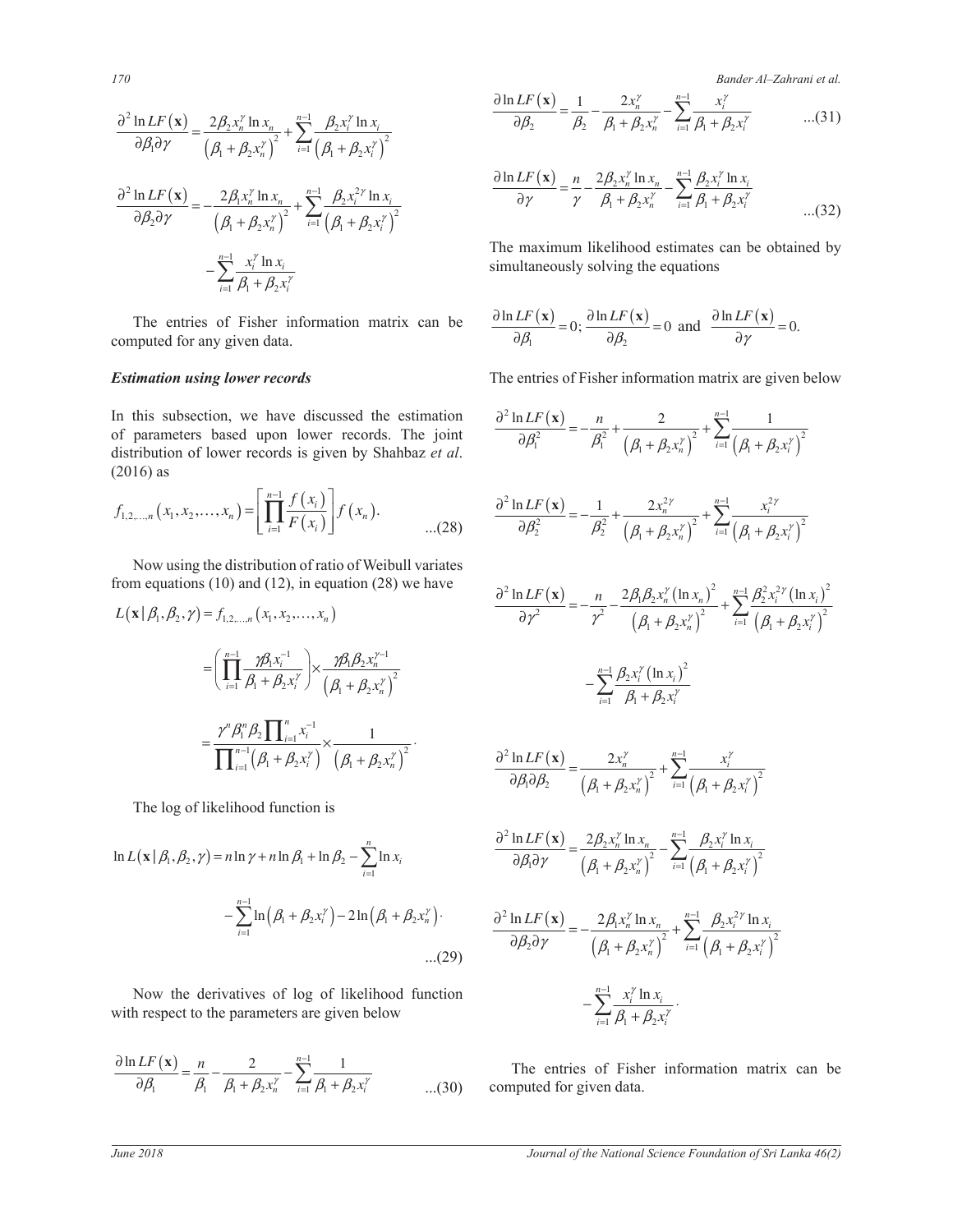#### *Application*

In this sub-section we have given the application of the distribution of ratio of Weibull random variables. The data we have used is exceedness of flood peaks (in  $m^3s^{-1}$ ) of Wheaton river as used by Choulakian and Stephens (2001). The data is given below

|  |  | 1.7 2.2 14.4 1.1 0.4 20.6 5.3 0.7 1.9 13.0 12.0 9.3        |  |  |      |
|--|--|------------------------------------------------------------|--|--|------|
|  |  | 1.4 18.7 8.5 25.5 11.6 14.1 22.1 1.1 2.5 14.4 1.7          |  |  | 37.6 |
|  |  | 0.6 2.2 39.0 0.3 15.0 11.0 7.3 22.9 1.7 0.1 1.1 0.6        |  |  |      |
|  |  | 9.0 1.7 7.0 20.1 0.4 2.8 14.1 9.9 10.4 10.7 30.0 3.6       |  |  |      |
|  |  | 5.6 30.8 13.3 4.2 25.5 3.4 11.9 21.5 27.6 36.4 2.7 64.0    |  |  |      |
|  |  | 1.5 2.5 2.7.4 1.0 2.71 2.0.2 1.6.8 5.3 9.7 2.7.5 2.5 2.7.0 |  |  |      |
|  |  |                                                            |  |  |      |

Table 1: Fitted distribution values

|                  |                                  | Parameters<br>(standard error in parenthesis) |                        | <b>AIC</b> | A-D Test<br>$(p - value)$ |
|------------------|----------------------------------|-----------------------------------------------|------------------------|------------|---------------------------|
| Weibull          | $\lambda = 11.630***$<br>(1.602) | $v = 0.901***$<br>(0.086)                     |                        | 506.997    | 0.844<br>(0.5501)         |
| Exponentiated    | $\lambda = 0.019^*$              | $\nu = 1.346^{**}$                            | $\alpha = 0.541^*$     | 508.055    | 57.510                    |
| Weibull          | (0.029)                          | (0.401)                                       | (0.234)                |            | (< 0.0001)                |
| Kumaraswamy      | $\alpha = 1.198***$              | $b = 0.127***$                                | $y = 0.857***$         | 508.831    | 62.489                    |
| Weibull          | (0.383)                          | (0.016)                                       | (0.006)                |            | (< 0.0001)                |
| Ratio of         | $\beta$ = 2.422**                | $\beta_{2} = 0.238^{**}$                      | $\gamma = 1.212***$    | 502.678    | 1.472                     |
| Weibull          | (0.683)                          | (0.067)                                       | (0.011)                |            | (0.1833)                  |
| Record values of | $\beta$ = 1.922**                | $\beta_{2} = 0.174***$                        | $\gamma = 1.412^{***}$ | 497.226    | 0.625                     |
| ratio of Weibull | (0.483)                          | (0.032)                                       | (0.019)                |            | (0.6241)                  |

\*\*\*: p-value <  $0.0001$ ; \*\*: p-value <  $0.001$ ; \*: p-value <  $0.05$ ; x: p-value >  $0.05$ 

We have fitted the distribution of upper records of ratio of Weibull random variables, ratio of Weibull distribution, exponentiated Weibull, Kumaraswamy Weibull and Weibull distribution to above data. The parameter estimates are given in Table 1.

From Table 1 we can see that the distribution of record values of ratio of two Weibull variables fits the data well as compared with competing distributions.

## **Recurrence relations for moments of record values**

In this section, we have given the recurrence relations for moments of upper and lower records for the distribution of ratio of Weibull random variables. These recurrence relations are derived in the following sub-sections.

## *Recurrence relations for moments of lower record values*

In this sub-section we have derived the recurrence relations for moments of lower records of ratio of Weibull random variables. For this, we first see whether the density and distribution function of ratio of Weibull random variables are related as

$$
F(x) = \left[\frac{x}{\gamma} + \frac{\beta_2}{\beta_1 \gamma} x^{\gamma + 1}\right] f(x).
$$
...(33)

We also have the following relations between moments of lower record values as given by Ahsanullah (2004)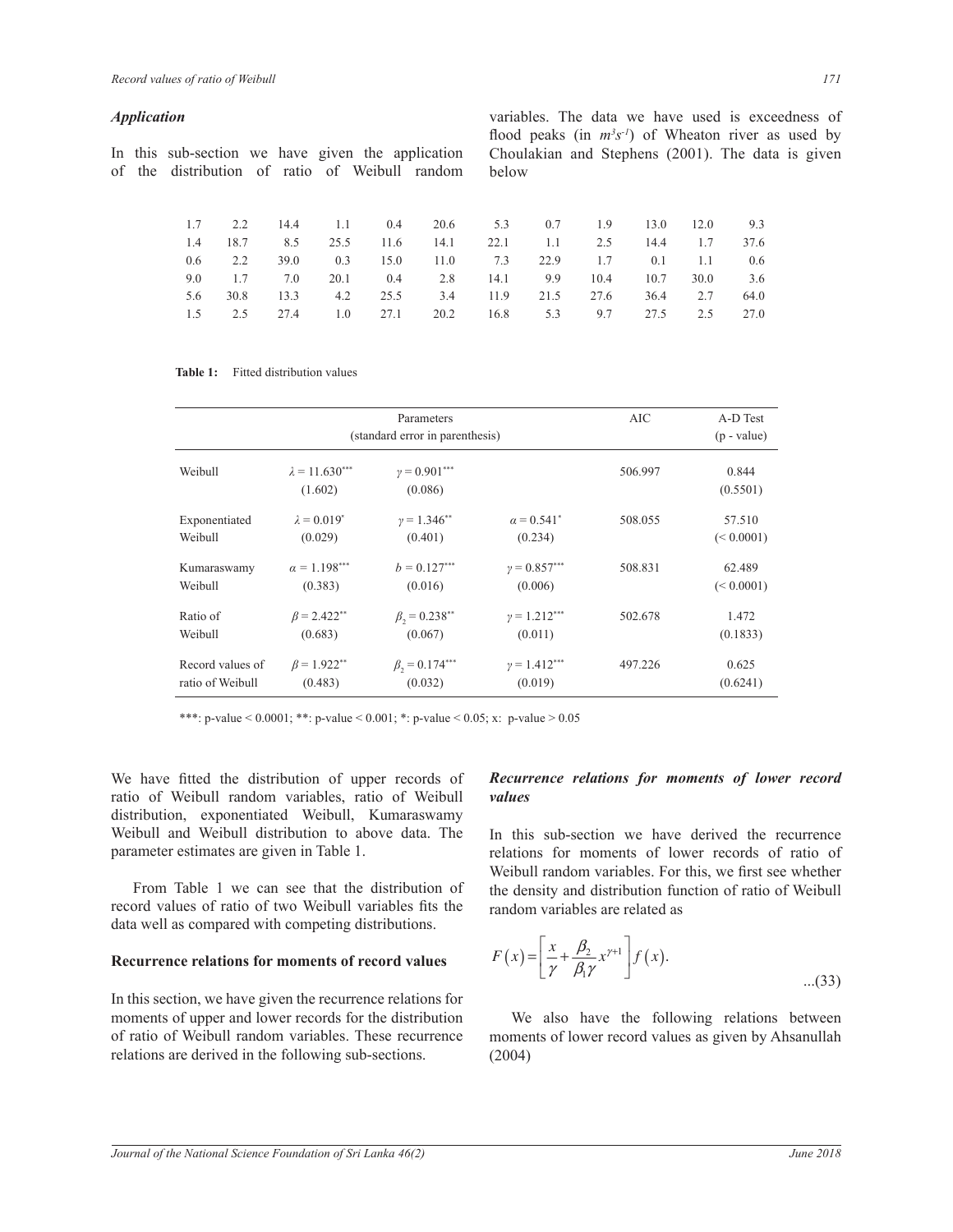$$
\mu_{L(n)}^p - \mu_{L(n-1)}^p = -\frac{p}{\Gamma(n)} \int_{-\infty}^{\infty} x^{p-1} F(x) \Big[ H(x) \Big]^{n-1} dx
$$
...(34)

and  $\frac{1}{2}$  and

$$
\mu_{L(m,n)}^{p,q} - \mu_{L(m-1,n)}^{p,q} = -\frac{q}{\Gamma(m)\Gamma(n-m)} \int_{-\infty}^{\infty} \int_{-\infty}^{x_1} x_1^p x_2^q
$$
 In this sub-section we have derived the recurrence relations for moments of upper records of ratio of Weibull random variables. For this, first we see whether the density and surviving function of ratio of Weibull random variables are related as\n
$$
F(x_1) = \begin{bmatrix} F(x_1) \end{bmatrix} \begin{bmatrix} H(x_1) \end{bmatrix}^{m-1} \times \left[ H(x_2) - H(x_1) \right]^{n-m-1}
$$

 $\frac{1}{2}$  of a start and  $\frac{1}{2}$  of  $\frac{1}{2}$  and  $\frac{1}{2}$  of Weihall random variables<br>lower record values for ratio of Weihull random variables moments of lower record value Now using equation (33) in equation (34), we have the lower record values for ratio of Weibull random variables  $\frac{1}{2}$  and  $\frac{1}{2}$  of  $\frac{1}{2}$  we have the een single moments of<br>bull random variables

ª º « » ¬ ¼ × ª º ¬ ¼ ³ ³ ª º « » ¬ ¼ ª º ½ ª º «® ¾ »ª º ¬ ¼ « » « » ¬ ¼ ¯ ¿ ¬ ¼ <sup>³</sup> ª º « » ¬ ¼ ª º ½ ª º «® ¾ »ª º ¬ ¼ « » « » ¬ ¼ ¯ ¿ ¬ ¼ <sup>³</sup> ª º « » ¬ ¼ ( ) ( ) ( ) ( ) ( ) 1 1 <sup>2</sup> 1 0 1 *p p p L n L n p x x x f x H x dx n* <sup>β</sup> <sup>γ</sup> <sup>µ</sup> <sup>µ</sup> <sup>γ</sup> β <sup>γ</sup> ∞ − + − ª º ½ ª º − = − + «® ¾ »ª º ¬ ¼ « » <sup>Γ</sup> « » ¬ ¼ ¯ ¿ ¬ ¼ ³ ª º « » ¬ ¼ ( ) ( ) ( ) ( ) 1 2 1 *n p p L n L n p x f x H x dx* <sup>β</sup> <sup>γ</sup> <sup>µ</sup> <sup>µ</sup> <sup>γ</sup> β − + ª º ½ ª º «® ¾ »ª º ¬ ¼ = − + « » « » ¬ ¼ ¯ ¿ ¬ ¼ or ª º ½ ª º «® ¾ »ª º ¬ ¼ « » « » ¬ ¼ ¯ ¿ ¬ ¼ <sup>³</sup> ( ) ( ) ( ) 2 1 1 *p p p L n L n L n p p* <sup>γ</sup> <sup>β</sup> <sup>γ</sup> <sup>µ</sup> <sup>µ</sup> <sup>µ</sup> <sup>γ</sup> γβ + − ª º = − « » <sup>+</sup> ¬ ¼ . ...(36) ª º ½ ª º «® ¾ »ª º ¬ ¼ « » « » ¬ ¼ ¯ ¿ ¬ ¼ <sup>³</sup> ª º « » ¬ ¼ ª º ½ ª º «® ¾ »ª º ¬ ¼ « » « » ¬ ¼ ¯ ¿ ¬ ¼ <sup>³</sup> ª º « » ¬ ¼ ª º ¬ ¼ ª º ¬ ¼ ³ ³ ª º ¬ ¼ ³ ³ ª º ¬ ¼ ª º ª º ³ ¬ ¼ ¬ ¼ ª º « » ¬ ¼ ª º ª º ³ ¬ ¼ ¬ ¼

Again using equation (33) in equation (35), we<br>have the following recurrence relation between product  $\left[1 - F(x_2)\right]$  $\frac{a}{a}$ ª º ª º ¬ ¼ « » ¬ ¼  $\lim_{n \to \infty}$ have the following recurrence relation between product<br>moments of lower record values for ratio of Weibull<br>random variables random variables  $\mathbb{R}^n$   $\mathbb{R}^n$ 

$$
\mu_{L(m,n)}^{p,q} - \mu_{L(m-1,n)}^{p,q} = -\frac{q}{\Gamma(m)\Gamma(n-m)} \int_{-\infty}^{\infty} \int_{-\infty}^{x_1} x_1^p x_2^{q-1}
$$
 follows us  
\n
$$
\times \frac{f(x_1)}{F(x_1)} [H(x_1)]^{m-1} \times [H(x_2) - H(x_1)]^{n-m-1}
$$
  $\mu_{U(n)}^p - \mu_{U(n)}^p$   
\n
$$
\left[ \frac{x_2}{\gamma} + \frac{\beta_2}{\beta_1 \gamma} x_2^{\gamma+1} \right] f(x_2) dx_2 dx_1
$$
  $[R(x)]^{n-1}$   
\n
$$
= -\frac{q}{\gamma} \left( \mu_{L(m,n)}^{p,q} + \frac{\beta_2}{\beta_1} \mu_{L(m,n)}^{p,q+\gamma} \right) \text{ or}
$$
  $\mu_{U(n)}^p$   
\n
$$
\mu_{L(m,n)}^{p,q} = \frac{\gamma}{\gamma+q} \left[ \mu_{L(m-1,n)}^{p,q} - \frac{q\beta_2}{\gamma \beta_1} \mu_{L(m,n)}^{p,q+\gamma} \right].
$$
 Again u  
\nhave the following  
\nmoments of  
\n... (37) random vari

 (34) be computed recursively from equations (36) and (37). The single and product moments for lower records can

## *Recurrence relations for moments of upper record values*

 $\frac{1}{2}$  and this sub-section we have derived the recurrence relations for moments of upper records of ratio of  $H(x_2) - H(x_1)$ <sup>n-m-1</sup> the density and survivorship function of ratio of Weibull random variables are related as the density and survivorship to<br>random variables are related as Weibull random variables. For this, first we see whether

$$
\overline{F}(x) = \left[\frac{x}{\gamma} + \frac{\beta_1}{\beta_2 \gamma} x^{1-\gamma}\right] f(x).
$$
...(38)

It is not verified to the single moments of we also have the following relations<br>of Weibull random variables moments of lower record values as given by Ab (2004) We also have the following relations between we also have the following relations between<br>moments of lower record values as given by Ahsanullah (2004)

$$
\mu_{U(n)}^p - \mu_{U(n-1)}^p = \frac{p}{\Gamma(n)} \int_{-\infty}^{\infty} x^{p-1} \Big[ 1 - F(x) \Big] \Big[ R(x) \Big]^{n-1} dx
$$
...(39)

and and  $\overline{a}$ 

$$
\mu_{L(n)}^p = \frac{\gamma}{p+\gamma} \left[ \mu_{L(n-1)}^p - \frac{p\beta_2}{\gamma \beta_1} \mu_{L(n)}^{p+ \gamma} \right].
$$
\nAgain using equation (33) in equation (35), we have the following recurrence relation between product moments of lower record values for ratio of Weibull

\n
$$
\mu_{L(n)}^p = \frac{\gamma}{p+\gamma} \left[ \mu_{L(n-1)}^p - \frac{p\beta_2}{\gamma \beta_1} \mu_{L(n)}^{p+ \gamma} \right].
$$
\n
$$
\mu_{L(n)}^{p,q} = \frac{q}{\Gamma(m)\Gamma(n-m)} \int_{-\infty}^{\infty} \int_{-\infty}^{x_1} x_1^p x_2^q
$$
\n
$$
\mu_{L(n)}^{p,q} = \frac{q}{\Gamma(m)\Gamma(n-m)} \int_{-\infty}^{\infty} \int_{-\infty}^{x_1} x_1^p x_2^q
$$
\n
$$
\mu_{L(n)}^p = \frac{\gamma}{p+\gamma} \left[ \mu_{L(n-1)}^p - \frac{p\beta_2}{\gamma \beta_1} \mu_{L(n)}^{p+ \gamma} \right].
$$
\nAgain using equation (33) in equation (35), we have the following recurrence relation between product 
$$
\left[1 - F(x_2) \right] dx_2 dx_1.
$$
\n1. (40)

upper record values for ratio of Weibull<br>bles  $x_1^p x_2^{q-1}$  following recurrence relation is obtained for single<br>moments of upper record values for ratio of Weibull<br>mondown variables moments of upp<br>random variables following recurrence relation is obtained for single moments of upper record values for ratio of Weibull Now using equation  $(38)$  in equation  $(39)$ , the

$$
\begin{aligned}\n &\text{Equation variables} \\
 &\times \left[ H(x_2) - H(x_1) \right]^{n-m-1} \\
 &\quad \mu_{U(n)}^p - \mu_{U(n-1)}^p = \frac{p}{\Gamma(n)} \int_0^\infty x^{p-1} \left[ \left\{ \frac{x}{\gamma} + \frac{\beta_1}{\beta_2 \gamma} x^{1-\gamma} \right\} f(x) \right] \\
 &\quad \left[ R(x) \right]^{n-1} dx = \frac{p}{\gamma} \left[ \mu_{U(n)}^p + \frac{\beta_1}{\beta_2} \mu_{U(n)}^{p-\gamma} \right]\n \end{aligned}
$$

or

$$
\mu_{U(n)}^p = \frac{\gamma}{p - \gamma} \left[ \mu_{U(n-1)}^p + \frac{p\beta_1}{\gamma \beta_2} \mu_{U(n)}^{p - \gamma} \right].
$$

random variables  $=\frac{I}{\gamma+q}\left[\mu_{L(m-1,n)}^{p,q}-\frac{qp_2}{\gamma\beta_1}\mu_{L(m,n)}^{p,q+\gamma}\right]$ . Again using equation (38) in equation (40), we have the following recurrence relation between product have the following recurrence relation between product moments of lower record values for ratio of Weibull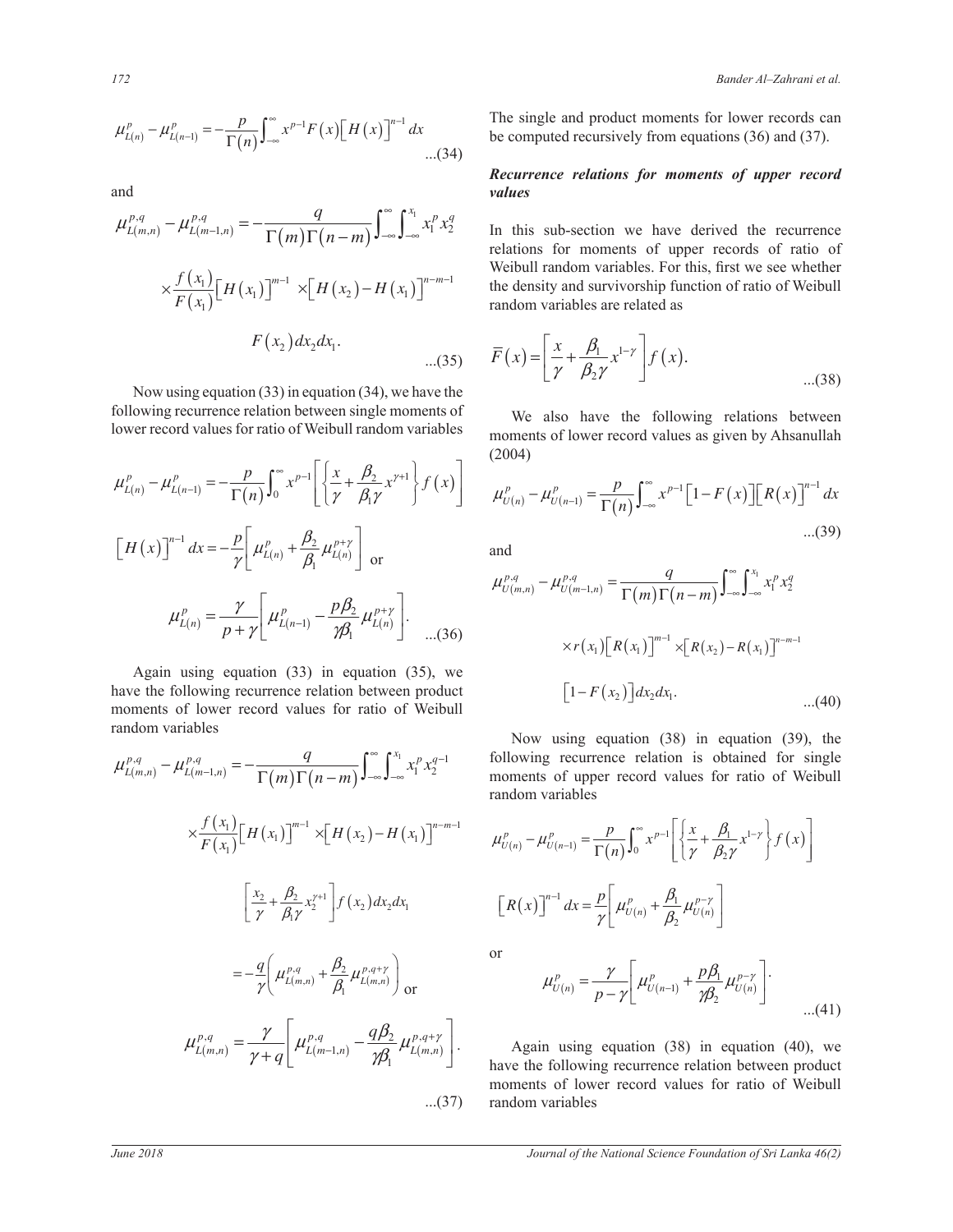$$
\mu_{m,n}^{p,q} - \mu_{m-1,n}^{p,q} = \frac{q}{\Gamma(m)\Gamma(n-m)} \int_{-\infty}^{\infty} \int_{-\infty}^{x_1} x_1^p x_2^{q-1}
$$
\nGamma  
\n
$$
\times r(x_1) [R(x_1)]^{m-1} \times [R(x_2) - R(x_1)]^{n-m-1}
$$
\n3. Chandle record  
\n
$$
\left[ \frac{x_2}{\gamma} + \frac{\beta_1}{\beta_2 \gamma} x_2^{1-\gamma} \right] f(x_2) dx_2 dx_1
$$
\n5. David F  
\n
$$
= \frac{q}{\gamma} \left( \mu_{U(m,n)}^{p,q} + \frac{\beta_1}{\beta_2} \mu_{U(m,n)}^{p,q-\gamma} \right)
$$
\n
$$
= \frac{q}{\gamma} \left( \mu_{U(m,n)}^{p,q} + \frac{\beta_1}{\beta_2} \mu_{U(m,n)}^{p,q-\gamma} \right)
$$
\n
$$
= \frac{q}{\gamma} \left( \mu_{U(m,n)}^{p,q} + \frac{\beta_1}{\beta_2} \mu_{U(m,n)}^{p,q-\gamma} \right)
$$
\n
$$
= \frac{q}{\gamma} \left( \mu_{U(m,n)}^{p,q} + \frac{\beta_1}{\beta_2} \mu_{U(m,n)}^{p,q-\gamma} \right)
$$
\nof the maximum maximum maximum maximum maximum interval in the interval  $\gamma$  and  $\gamma$  is given by the formula  $\gamma$ .

or

or  

$$
\mu_{U(m,n)}^{p,q} = \frac{\gamma}{\gamma - q} \left[ \mu_{U(m-1,n)}^{p,q} + \frac{q\beta_1}{\gamma \beta_2} \mu_{m,n}^{p,q-\gamma} \right].
$$
...(42)

The single and product moments for lower records can be computed recursively from equations (41) and (42).

## **CONCLUSION**

The distribution of upper records has simple density function, whereas the distribution of lower records has a slightly complex density. The distribution of upper records for ratio of Weibull random variables is positively skewed, whereas the distribution of lower records is negatively skewed. The moments of records values for ratio of Weibull variates are nicely related and hence the higher order moments can be computed from the lower order moments.

#### **Acknowledgement**

This work was supported by the Deanship of Scientific Research (DSR), King Abdulaziz University, Jeddah, under grant number  $(D-81-130-1437)$ . The authors gratefully acknowledge the DSR technical and financial support.

#### **REFERENCES**

- University Press of America, Lanham, MD, USA. 1. Ahsanullah (2004). *Record Values-Theory and Applications*.
- of Ali M.M., Pal M. & Woo J. (2007). On the ratio of inverted 2. Ali M.M., Pal M. & Woo J. (2007). On the ratio of inverted

Gamma variates. Australian Journal of Statistics 36(2):  $153 - 159$ .

- $153 159$ .<br>3. Chandler K.N. (1952). The distribution and frequency of record values. *Journal of the Royal Statistical Society: Series B* 14: 220 - 228.
- 4. Choulakian V. & Stephens M.A. (2001). Goodness of fit tests for generalized Pareto distribution *Technometrics* tests for generalized Pareto distribution. Technometrics  $43(4): 478 - 484.$ DOI: https://doi.org/10.1198/00401700152672573
	- 5. David H.A. & Nagaraja H.N. (2003). Order Statistics, 3rd edition. John Wiley and Sons, New York, USA. DOI: https://doi.org/10.1002/0471722162
	- 6. Fréchet M. (1927). Sur la loi de probabilité de l'écart maximum. *Annales de la Société Polonaise de Mathematique, Cracovie* 6: 93 - 116.
- 7. Mekić E., Sekulović N., Bandjur M., Stefanović M. & Spalević P. (2012). The distribution of ratio of random variable and product of two random variables and its application in performance analysis of multi-hop relaying communications over fading channels. *Przeglad Elektrotechniczy* **88**: 133±137.
	- 8. Nadarajah S. (2010). Distribution properties and estimation of ratio of independent Weibull random variables. *AstA*  Advances in Statistial Analysis 94: 231 - 246. DOI: https://doi.org/10.1007/s10182-010-0134-1
	- 9. Rosin P.  $&$  Rammler E. (1933). The laws governing the fineness of powdered coal. Journal of the Institute of Fuel  $7:29-36.$
	- 10. Shahbaz M.Q., Ahsanullah M., Hanif Shahbaz S. & Al-Zahrani B. (2016). Ordered Random Variables: Theory and *Applications*. Atlantis Press. Paris. France. DOI: https://doi.org/10.2991/978-94-6239-225-0
	- 11. Shahbaz M.Q. & Shahbaz S. (2009). Order statistics and concomitants of bivariate pseudo Rayleigh distribution. *World Applied Sciences Journal*  $7(7)$ : 826 - 828.
	- 12. Shahbaz S. & Shahbaz M.Q. (2010). On bivariate concomitants of order statistics for pseudo exponential distribution. *Middle-East Journal of Scientific Research*  $6(1)$ : 22 - 24.
	- 13. Shahbaz S. & Shahbaz M.Q. (2012). Distribution of largest order statistics for bivariate pseudo truncated gumble distribution. *World Applied Sciences Journal* **19**(2):  $246 - 247$ .
	- 14. Shahbaz S., Shahbaz M.Q. & Mohsin M. (2009). On concomitant of order statistics for bivariate pseudo exponential distribution. *World Applied Sciences Journal*  $6(8): 1151 - 1156.$
	- ratio of Rayleigh random variables. Pakistan Journal of 15. Shakil M. & Ahsanullah M. (2011). Record values of *Statistics* 27(3): 307 - 325.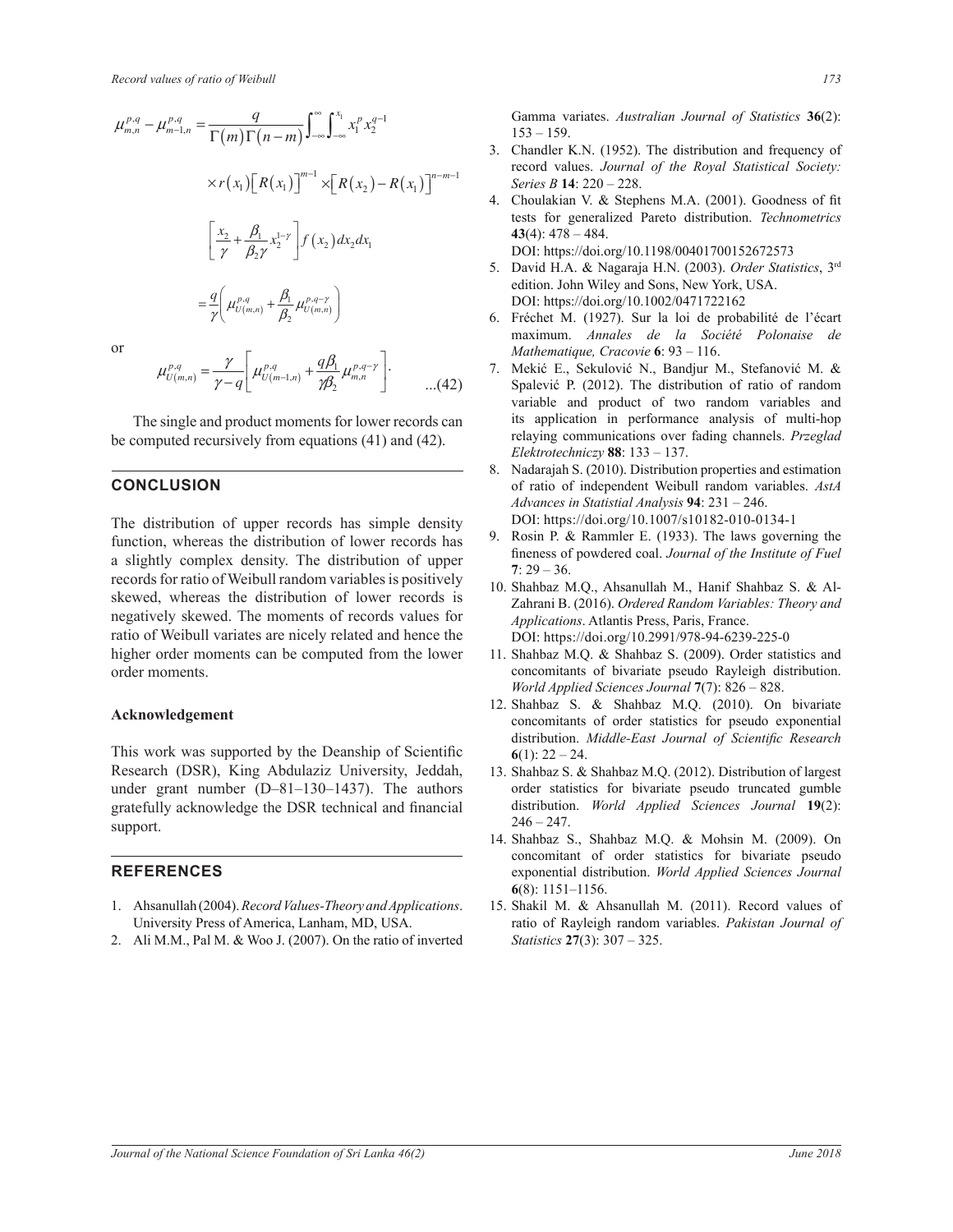## $\bf Appendix$

|             |           |      |                |                     |       |          | $\gamma$       |          |          |      |                |          |       |
|-------------|-----------|------|----------------|---------------------|-------|----------|----------------|----------|----------|------|----------------|----------|-------|
|             |           |      | $\gamma = 4.5$ |                     |       |          | $\gamma = 5.5$ |          |          |      | $\gamma = 6.5$ |          |       |
| $\beta_{1}$ | $\beta_2$ | Mean | Var            | $\operatorname{Sk}$ | Ku    | Mean     | Var            | $\rm Sk$ | $\rm Ku$ | Mean | Var            | $\rm Sk$ | Ku    |
| 1.5         | 1.5       | 1.09 | 0.24           | 0.11                | 62.02 | 1.06     | 0.14           | $-0.91$  | 19.50    | 1.04 | 0.09           | $-1.38$  | 12.07 |
|             | $2.0\,$   | 1.16 | 0.27           | 0.11                | 62.02 | 1.11     | 0.16           | $-0.91$  | 19.50    | 1.09 | 0.10           | $-1.38$  | 12.07 |
|             | 2.5       | 1.22 | 0.30           | 0.11                | 62.02 | 1.16     | 0.17           | $-0.91$  | 19.50    | 1.13 | 0.11           | $-1.38$  | 12.07 |
|             | $3.0\,$   | 1.27 | 0.32           | 0.11                | 62.02 | 1.20     | 0.18           | $-0.91$  | 19.50    | 1.16 | 0.12           | $-1.38$  | 12.07 |
|             | 3.5       | 1.31 | 0.35           | 0.11                | 62.02 | 1.23     | 0.19           | $-0.91$  | 19.50    | 1.18 | 0.12           | $-1.38$  | 12.07 |
|             | 4.0       | 1.35 | 0.37           | 0.11                | 62.02 | 1.26     | $0.20\,$       | $-0.91$  | 19.50    | 1.21 | 0.13           | $-1.38$  | 12.07 |
| 2.0         | 1.5       | 1.02 | 0.21           | 0.11                | 62.02 | 1.00     | 0.13           | $-0.91$  | 19.50    | 0.99 | 0.09           | $-1.38$  | 12.07 |
|             | 2.0       | 1.09 | 0.24           | 0.11                | 62.02 | 1.06     | 0.14           | $-0.91$  | 19.50    | 1.04 | 0.09           | $-1.38$  | 12.07 |
|             | 2.5       | 1.14 | 0.26           | 0.11                | 62.02 | 1.10     | 0.15           | $-0.91$  | 19.50    | 1.08 | 0.10           | $-1.38$  | 12.07 |
|             | 3.0       | 1.19 | 0.29           | 0.11                | 62.02 | 1.14     | 0.16           | $-0.91$  | 19.50    | 1.11 | 0.11           | $-1.38$  | 12.07 |
|             | 3.5       | 1.23 | 0.31           | 0.11                | 62.02 | 1.17     | 0.17           | $-0.91$  | 19.50    | 1.13 | 0.11           | $-1.38$  | 12.07 |
|             | 4.0       | 1.27 | 0.32           | 0.11                | 62.02 | 1.20     | $0.18\,$       | $-0.91$  | 19.50    | 1.16 | 0.12           | $-1.38$  | 12.07 |
| 2.5         | 1.5       | 0.97 | 0.19           | 0.11                | 62.02 | 0.96     | 0.12           | $-0.91$  | 19.50    | 0.96 | 0.08           | $-1.38$  | 12.07 |
|             | $2.0$     | 1.03 | 0.22           | 0.11                | 62.02 | $1.01\,$ | 0.13           | $-0.91$  | 19.50    | 1.00 | 0.09           | $-1.38$  | 12.07 |
|             | 2.5       | 1.09 | 0.24           | 0.11                | 62.02 | 1.06     | 0.14           | $-0.91$  | 19.50    | 1.04 | 0.09           | $-1.38$  | 12.07 |
|             | 3.0       | 1.13 | 0.26           | 0.11                | 62.02 | 1.09     | 0.15           | $-0.91$  | 19.50    | 1.07 | 0.10           | $-1.38$  | 12.07 |
|             | 3.5       | 1.17 | 0.28           | 0.11                | 62.02 | 1.12     | 0.16           | $-0.91$  | 19.50    | 1.10 | 0.10           | $-1.38$  | 12.07 |
|             | 4.0       | 1.21 | 0.29           | 0.11                | 62.02 | 1.15     | 0.17           | $-0.91$  | 19.50    | 1.12 | 0.11           | $-1.38$  | 12.07 |
| 3.0         | 1.5       | 0.93 | 0.18           | 0.11                | 62.02 | 0.93     | 0.11           | $-0.91$  | 19.50    | 0.93 | 0.08           | $-1.38$  | 12.07 |
|             | 2.0       | 0.99 | 0.20           | 0.11                | 62.02 | 0.98     | 0.12           | $-0.91$  | 19.50    | 0.98 | 0.08           | $-1.38$  | 12.07 |
|             | 2.5       | 1.04 | 0.22           | 0.11                | 62.02 | 1.02     | 0.13           | $-0.91$  | 19.50    | 1.01 | 0.09           | $-1.38$  | 12.07 |
|             | $3.0$     | 1.09 | 0.24           | 0.11                | 62.02 | 1.06     | 0.14           | $-0.91$  | 19.50    | 1.04 | 0.09           | $-1.38$  | 12.07 |
|             | 3.5       | 1.12 | 0.26           | 0.11                | 62.02 | 1.09     | 0.15           | $-0.91$  | 19.50    | 1.06 | 0.10           | $-1.38$  | 12.07 |
|             | 4.0       | 1.16 | 0.27           | 0.11                | 62.02 | 1.11     | 0.16           | $-0.91$  | 19.50    | 1.09 | 0.10           | $-1.38$  | 12.07 |
| 3.5         | 1.5       | 0.90 | $0.16\,$       | 0.11                | 62.02 | 0.91     | 0.10           | $-0.91$  | 19.50    | 0.91 | 0.07           | $-1.38$  | 12.07 |
|             | $2.0\,$   | 0.96 | 0.19           | 0.11                | 62.02 | 0.95     | 0.11           | $-0.91$  | 19.50    | 0.95 | 0.08           | $-1.38$  | 12.07 |
|             | 2.5       | 1.01 | 0.21           | 0.11                | 62.02 | 0.99     | 0.12           | $-0.91$  | 19.50    | 0.99 | 0.08           | $-1.38$  | 12.07 |
|             | $3.0\,$   | 1.05 | 0.22           | 0.11                | 62.02 | 1.03     | 0.13           | $-0.91$  | 19.50    | 1.02 | 0.09           | $-1.38$  | 12.07 |
|             | 3.5       | 1.09 | 0.24           | 0.11                | 62.02 | 1.06     | 0.14           | $-0.91$  | 19.50    | 1.04 | 0.09           | $-1.38$  | 12.07 |
|             | 4.0       | 1.12 | 0.25           | 0.11                | 62.02 | 1.08     | 0.15           | $-0.91$  | 19.50    | 1.06 | 0.10           | $-1.38$  | 12.07 |
| 4.0         | 1.5       | 0.87 | 0.15           | 0.11                | 62.02 | 0.88     | 0.10           | $-0.91$  | 19.50    | 0.89 | 0.07           | $-1.38$  | 12.07 |
|             | $2.0\,$   | 0.93 | 0.18           | 0.11                | 62.02 | 0.93     | 0.11           | $-0.91$  | 19.50    | 0.93 | 0.08           | $-1.38$  | 12.07 |
|             | 2.5       | 0.98 | 0.19           | 0.11                | 62.02 | 0.97     | 0.12           | $-0.91$  | 19.50    | 0.97 | 0.08           | $-1.38$  | 12.07 |
|             | 3.0       | 1.02 | 0.21           | 0.11                | 62.02 | 1.00     | 0.13           | $-0.91$  | 19.50    | 0.99 | 0.09           | $-1.38$  | 12.07 |
|             | 3.5       | 1.05 | 0.22           | 0.11                | 62.02 | 1.03     | 0.13           | $-0.91$  | 19.50    | 1.02 | 0.09           | $-1.38$  | 12.07 |
|             | $4.0\,$   | 1.09 | 0.24           | 0.11                | 62.02 | 1.06     | 0.14           | $-0.91$  | 19.50    | 1.04 | 0.09           | $-1.38$  | 12.07 |
|             |           |      |                |                     |       |          |                |          |          |      |                |          |       |

Table I: Mean, variance (Var), skewness (Sk) and kurtosis (Ku) of the distribution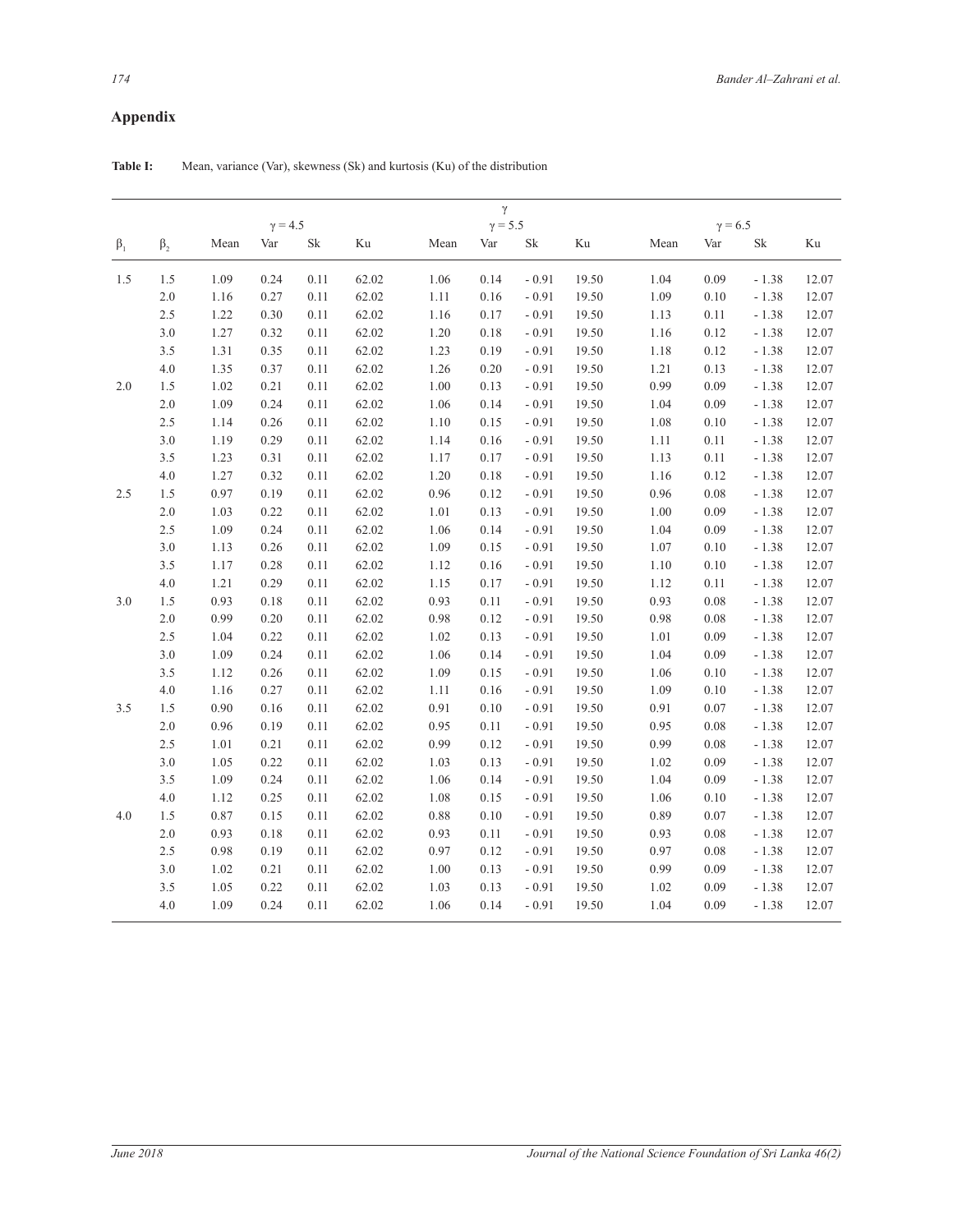## Table II: Summary measures for distribution of upper records

|                  |       | $y = 4.5$ |                     | $\gamma$ |       |                  |                     |          |
|------------------|-------|-----------|---------------------|----------|-------|------------------|---------------------|----------|
| n                | Mean  | Var       | $\operatorname{Sk}$ | Ku       | Mean  | $y = 5.0$<br>Var | $\rm Sk$            | Ku       |
| $\boldsymbol{2}$ | 1.65  | 0.32      | 10.48               | 487.45   | 1.56  | $0.18\,$         | 13.54               | 244.29   |
| 3                | 2.13  | 1.20      | 4.24                | 415.39   | 1.95  | 0.72             | 3.16                | 124.99   |
| $\overline{4}$   | 2.73  | 2.95      | 4.12                | 684.72   | 2.44  | 1.69             | 2.41                | 143.44   |
| 5                | 3.51  | 6.50      | 4.89                | 1337.72  | 3.05  | 3.51             | 2.63                | 194.15   |
| 6                | 4.52  | 13.58     | 6.05                | 2827.78  | 3.81  | 6.86             | 3.13                | 279.29   |
| $\boldsymbol{7}$ | 5.81  | 27.47     | $7.50\,$            | 6282.35  | 4.77  | 12.97            | 3.77                | 414.95   |
| $\,$ $\,$        | 7.47  | 54.43     | 9.27                | 14474.10 | 5.96  | 24.00            | 4.53                | 630.42   |
| 9                | 9.60  | 106.18    | 11.39               | 34304.80 | 7.45  | 43.71            | 5.39                | 975.14   |
| 10               | 12.34 | 204.68    | 13.94               | 83169.60 | 9.31  | 78.64            | 6.37                | 1531.86  |
| 11               | 15.87 | 390.81    | 17.00               | 205396.0 | 11.64 | 140.11           | 7.47                | 2439.42  |
| 12               | 20.40 | 740.47    | 20.70               | 515028.0 | 14.55 | 247.63           | 8.73                | 3932.00  |
| 13               | 26.23 | 1394.03   | 25.18               | 1307920  | 18.19 | 434.78           | 10.16               | 6406.46  |
| 14               | 33.73 | 2610.39   | 30.59               | 3357170  | 22.74 | 759.11           | 11.77               | 10538.60 |
| 15               | 43.37 | 4865.88   | 37.17               | 8965810  | 28.42 | 1319.03          | 13.61               | 17484.40 |
|                  |       | $y = 5.5$ |                     |          |       | $y = 6.0$        |                     |          |
| n                | Mean  | Var       | $\rm Sk$            | Ku       | Mean  | Var              | $\operatorname{Sk}$ | $\rm Ku$ |
| $\mathfrak{2}$   | 1.49  | 0.10      | 20.64               | 193.99   | 1.44  | 0.06             | 36.43               | 174.95   |
| 3                | 1.83  | 0.46      | 2.81                | 70.34    | 1.73  | 0.32             | 2.83                | 48.95    |
| $\overline{4}$   | 2.23  | 1.07      | 1.57                | 69.13    | 2.07  | 0.72             | 1.11                | 44.33    |
| 5                | 2.73  | 2.11      | 1.52                | 81.00    | 2.49  | 1.38             | 0.87                | 48.13    |
| $\boldsymbol{6}$ | 3.33  | 3.93      | 1.76                | 100.60   | 2.99  | 2.46             | 0.97                | 55.41    |
| $\boldsymbol{7}$ | 4.07  | 7.05      | 2.10                | 128.22   | 3.58  | 4.24             | 1.17                | 65.37    |
| $\,$ $\,$        | 4.98  | 12.38     | 2.52                | 165.92   | 4.30  | 7.13             | 1.43                | 78.09    |
| 9                | 6.09  | 21.39     | 2.98                | 217.08   | 5.16  | 11.82            | 1.72                | 94.03    |
| $10\,$           | 7.44  | 36.48     | 3.49                | 286.63   | 6.19  | 19.33            | 2.03                | 113.91   |
| $11\,$           | 9.09  | 61.63     | 4.05                | 381.55   | 7.43  | 31.29            | 2.37                | 138.69   |
| 12               | 11.11 | 103.26    | 4.66                | 511.72   | 8.92  | 50.25            | 2.74                | 169.62   |
| 13               | 13.58 | 171.85    | 5.33                | 691.08   | 10.70 | 80.14            | 3.13                | 208.33   |
|                  |       | 284.37    | 6.07                | 939.39   | 12.84 | 127.08           | 3.54                | 256.88   |
| 14               | 16.60 |           |                     |          |       |                  |                     |          |

Var: variance; Sk: skewness; Ku: kurtosis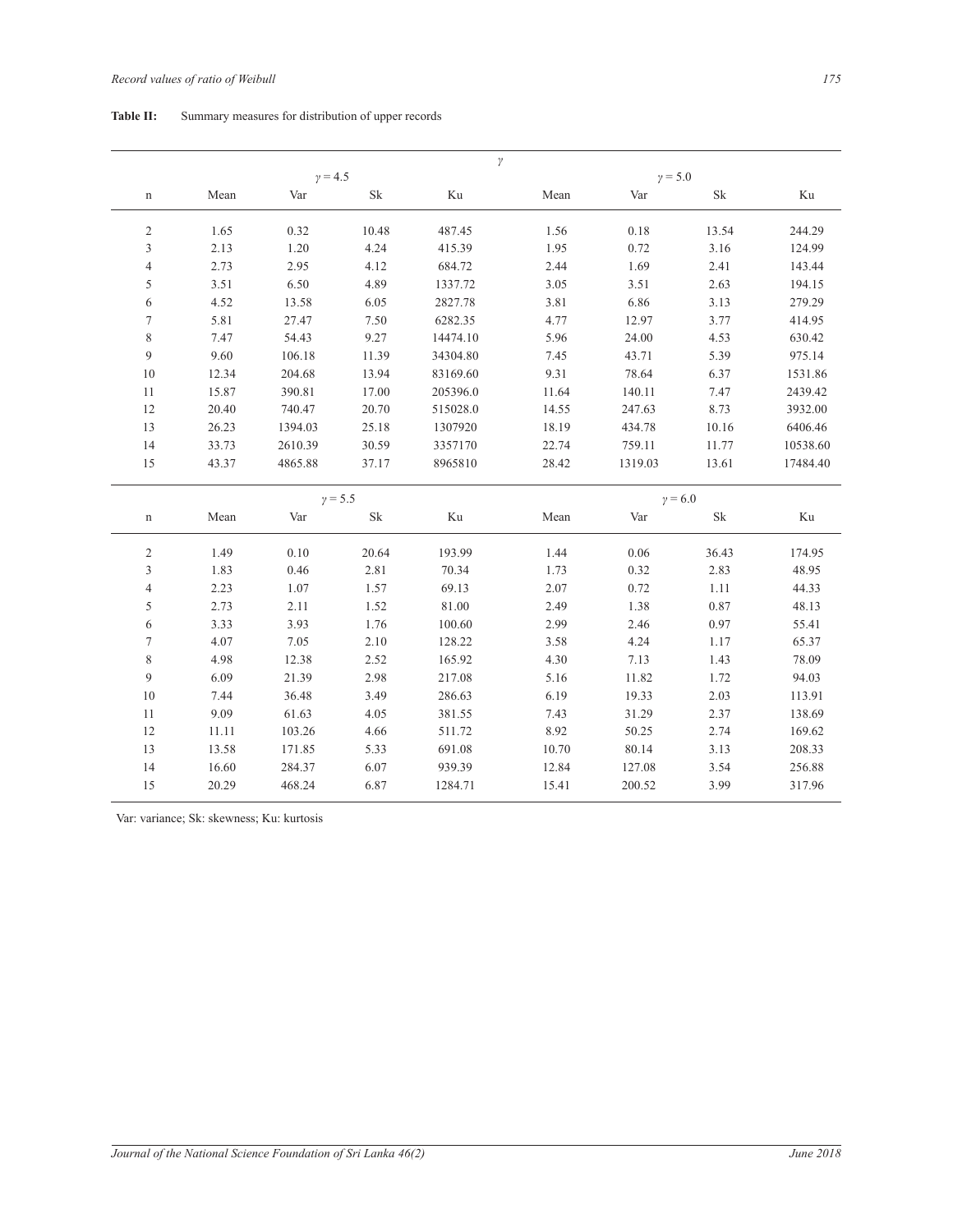|                  |       | $\gamma = 4.5$ |          | $\gamma$ |       |                       |                     |       |  |
|------------------|-------|----------------|----------|----------|-------|-----------------------|---------------------|-------|--|
| n                | Mean  | Var            | Sk       | Ku       | Mean  | $\gamma = 5.0$<br>Var | $\operatorname{Sk}$ | Ku    |  |
| $\mathfrak{2}$   | 0.728 | 0.065          | $-2.661$ | 3.136    | 0.747 | 0.057                 | $-2.762$            | 3.127 |  |
| 3                | 0.572 | 0.046          | $-2.605$ | 3.151    | 0.601 | 0.042                 | $-2.712$            | 3.061 |  |
| 4                | 0.458 | 0.035          | $-2.547$ | 3.101    | 0.492 | 0.033                 | $-2.659$            | 2.971 |  |
| 5                | 0.371 | 0.027          | $-2.456$ | 3.147    | 0.406 | 0.027                 | $-2.573$            | 2.979 |  |
| 6                | 0.302 | 0.021          | $-2.343$ | 3.302    | 0.337 | 0.022                 | $-2.467$            | 3.085 |  |
| $\boldsymbol{7}$ | 0.246 | 0.016          | $-2.220$ | 3.549    | 0.280 | 0.017                 | $-2.352$            | 3.268 |  |
| $\,$ $\,$        | 0.201 | 0.013          | $-2.092$ | 3.873    | 0.233 | 0.014                 | $-2.235$            | 3.516 |  |
| 9                | 0.164 | 0.010          | $-1.963$ | 4.267    | 0.194 | 0.011                 | $-2.117$            | 3.818 |  |
| 10               | 0.135 | 0.007          | $-1.834$ | 4.725    | 0.162 | 0.009                 | $-2.001$            | 4.169 |  |
| 11               | 0.110 | 0.005          | $-1.705$ | 5.246    | 0.135 | 0.007                 | $-1.886$            | 4.566 |  |
| 12               | 0.090 | 0.004          | $-1.576$ | 5.828    | 0.112 | 0.005                 | $-1.773$            | 5.006 |  |
| 13               | 0.074 | 0.003          | $-1.448$ | 6.473    | 0.093 | 0.004                 | $-1.661$            | 5.490 |  |
| 14               | 0.060 | 0.002          | $-1.320$ | 7.183    | 0.078 | 0.003                 | $-1.550$            | 6.017 |  |
| 15               | 0.049 | 0.002          | $-1.191$ | 7.963    | 0.065 | 0.002                 | $-1.439$            | 6.589 |  |
|                  |       |                |          | $\gamma$ |       |                       |                     |       |  |
|                  |       | $\gamma = 5.5$ |          |          |       |                       | $\gamma = 6.0$      |       |  |
| $\mathbf n$      | Mean  | Var            | Sk       | Ku       | Mean  | Var                   | Sk                  | Ku    |  |
| $\overline{c}$   | 0.765 | 0.050          | $-2.853$ | 3.156    | 0.780 | 0.045                 | $-2.937$            | 3.218 |  |
| 3                | 0.627 | 0.038          | $-2.804$ | 3.017    | 0.649 | 0.035                 | $-2.884$            | 3.007 |  |
| $\overline{4}$   | 0.522 | 0.031          | $-2.752$ | 2.895    | 0.548 | 0.029                 | $-2.831$            | 2.854 |  |
| 5                | 0.438 | 0.026          | $-2.669$ | 2.874    | 0.466 | 0.025                 | $-2.751$            | 2.810 |  |
| 6                | 0.369 | 0.022          | $-2.569$ | 2.943    | 0.398 | 0.022                 | $-2.655$            | 2.849 |  |
| $\tau$           | 0.311 | 0.018          | $-2.461$ | 3.080    | 0.341 | 0.018                 | $-2.553$            | 2.952 |  |
| 8                | 0.263 | 0.015          | $-2.352$ | 3.272    | 0.292 | 0.015                 | $-2.450$            | 3.102 |  |
| 9                | 0.223 | 0.012          | $-2.243$ | 3.510    | 0.250 | 0.013                 | $-2.348$            | 3.292 |  |
| 10               | 0.188 | 0.010          | $-2.137$ | 3.787    | 0.214 | 0.011                 | $-2.249$            | 3.515 |  |
| 11               | 0.159 | 0.008          | $-2.033$ | 4.099    | 0.184 | 0.009                 | $-2.153$            | 3.766 |  |
|                  |       | 0.006          | $-1.930$ | 4.444    | 0.157 | 0.007                 | $-2.060$            | 4.044 |  |
| 12               | 0.135 |                |          |          |       |                       |                     |       |  |
| 13               | 0.114 | 0.005          | $-1.830$ | 4.821    | 0.135 | 0.006                 | $-1.968$            | 4.346 |  |
| 14               | 0.096 | 0.004          | $-1.731$ | 5.228    | 0.116 | 0.004                 | $-1.879$            | 4.671 |  |

## Table III: Summary measures for distribution of lower records

Var: variance; Sk: skewness; Ku: kurtosis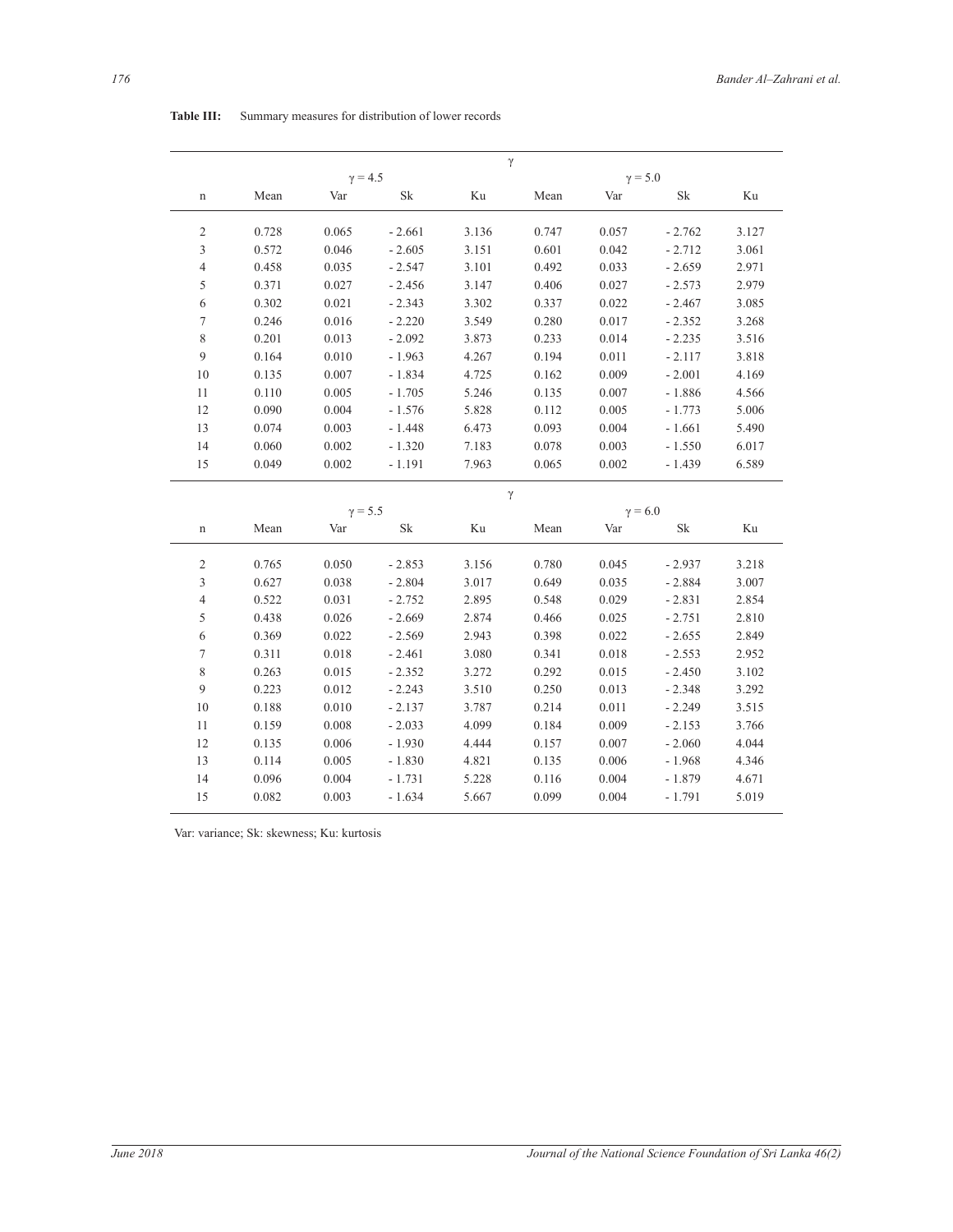

*S x* 1,2 1,2,3,4 1,2,3 2,3  $S_n(x)$  for  $\{n = 1, 2\}$ ,  $\{\beta_1 = 1, 2, 3, 4\}$ ,  $\{\beta_2 = 1, 2, 3\}$  and  $\{\gamma = 2, 3\}$ **Eigure I:**  $S_n(x)$  for  $\{n = 1, 2\}$ ,  $\{\beta_1 = 1, 2, 3, 4\}$ ,  $\{\beta_2 = 1, 2, 3\}$  and  $\{\gamma = 2, 3\}$ Figure 1: